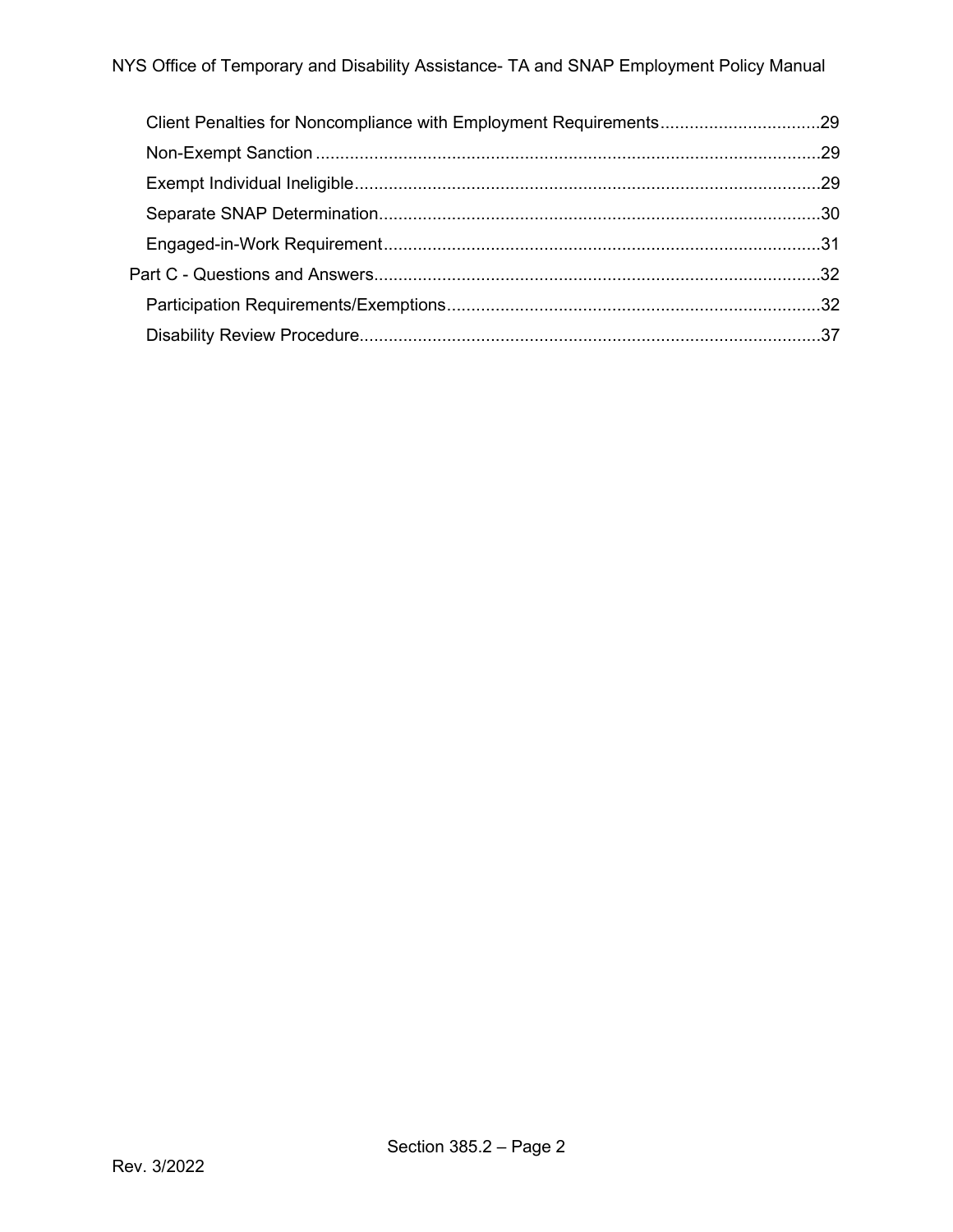# <span id="page-2-0"></span>Part A - The Regulations

#### <span id="page-2-1"></span>a) General participation requirements.

All applicants for and recipients of public assistance must participate in public assistance work activities assigned by the social services official in accordance with the requirements of this Part. Such applicants and recipients who fail to comply without good cause with the requirements of this Part shall be subject to the provisions of section 385.12 of this Part.

#### <span id="page-2-2"></span>b) Exemptions from the requirement to participate in work activities.

An applicant for or recipient of public assistance is exempt from participation in public assistance work activities pursuant to the requirements of this Part if he/she is determined by the social services official to be:

- 1) ill or injured to the extent that he/she is unable to engage in work activities for up to three months, as verified by medical evidence;
- 2) 60 years of age or older;
- 3) under the age of 16 or under the age of 19 and attending full-time a secondary, vocational or technical school;
- 4) disabled or incapacitated in accordance with the provisions of subdivision (d) of this section;
- 5) needed in the home because another member of the household requires his/her presence due to a verified mental or physical impairment, and the social services official has determined that no other member of the household is appropriate to provide such care. For the purposes of this paragraph, the term "verified" shall mean that a licensed physician or certified psychologist has made the determination that such an impairment exists and that the household member is in need of care;
- 6) pregnant, beginning 30 days prior to the medically verified date of the delivery of the child;
- 7) the parent or other caretaker relative in a one parent household of a child under 12 months of age who is personally providing care for such a child. This exemption must last for no longer than 12 months for any parent or caretaker relative's life.
	- i) The exemption shall last no longer than three months for any one child unless the social services official makes a determination to extend the exemption for the child for up to the total 12 month maximum for the life of such parent or caretaker relative.
	- ii) To the extent that the total of 12 months of exemption have not been exhausted by such parent or caretaker, the social services official shall apply the exemption to the parent or caretaker in the case of a child under three months of age, but shall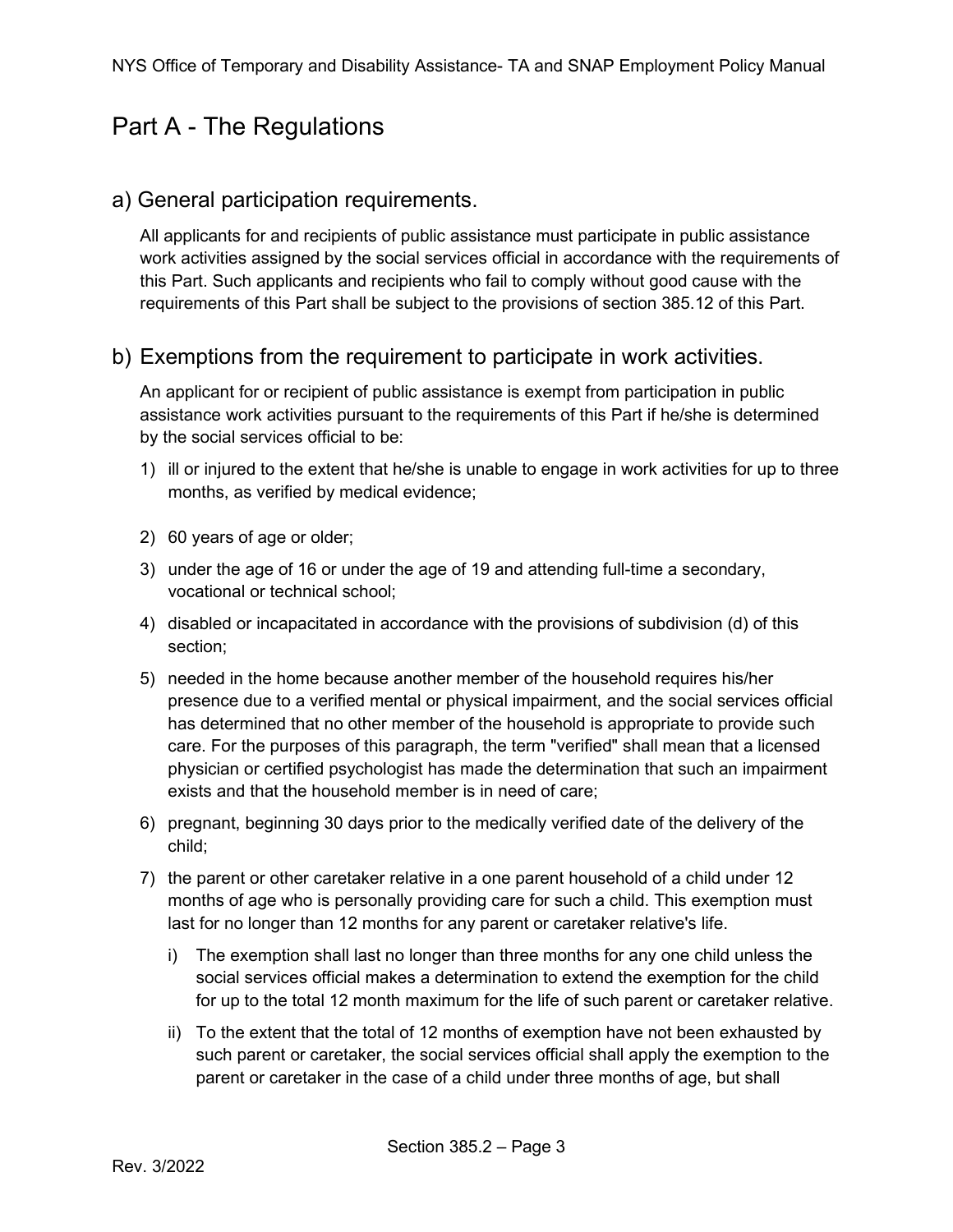determine whether to apply such exemption in the case of a child more than three months of age.

#### <span id="page-3-0"></span>c) Documentation of exemption.

- 1) If an applicant for or recipient of public assistance claims that he/she should be exempt from work activities pursuant to subdivision (b) of this section for reasons other than a medical limitation on his/her ability to work, the social services official shall notify the individual verbally or in writing of the opportunity to provide to the social services official, within 10 calendar days of such notification, such evidence as the social services official deems necessary in order for the social services official to determine whether the applicant or recipient should be exempt from work activities. An applicant or recipient who claims that he/she should be exempt from work activities for reasons other than a medical limitation and who fails to provide documentation that he/she should be exempt will be deemed to have failed to meet the eligibility requirements for assistance pursuant to Part 351 of this Title. Failure of such documentation to substantiate the claimed exemption shall not itself cause the individual to be ineligible for public assistance.
- 2) A recipient of public assistance who previously has been determined to be exempt from work activities pursuant to subdivision (b) of this section for reason(s) other than a medical limitation on his/her ability to work, and who claims that he/she should remain exempt, must provide such evidence as the social services official deems necessary in order for the social services official to determine whether the recipient should continue to be exempt from work activities. A recipient who fails to provide such evidence shall be deemed to have failed to meet the requirements for continued eligibility pursuant to Part 351 of this Title. A recipient may not be required to repeatedly produce a document already in the social services district's files regarding a condition which the social services official determine is not subject to change.

### <span id="page-3-1"></span>d) Disability and work limitation provisions.

- 1) A social services official must, at application and recertification, or whenever he/she has reason to believe that an applicant for or recipient of public assistance might have a physical or mental impairment, inquire whether such individual has any medical condition which would limit his/her ability to participate in work activities.
- 2) Should the applicant or recipient declare that he/she has a mental or physical impairment, the social services official:
	- i) shall notify the individual verbally or in writing of the opportunity to present to the social services official, within 10 calendar days of such notification, any medical documentation, including but not limited to, drug prescriptions and reports of the individual's treating health care practitioner (hereinafter referred to as the individual's practitioner). Such documentation must contain a specific diagnosis resulting from any medically appropriate tests and specify any work limitation of the individual; and/or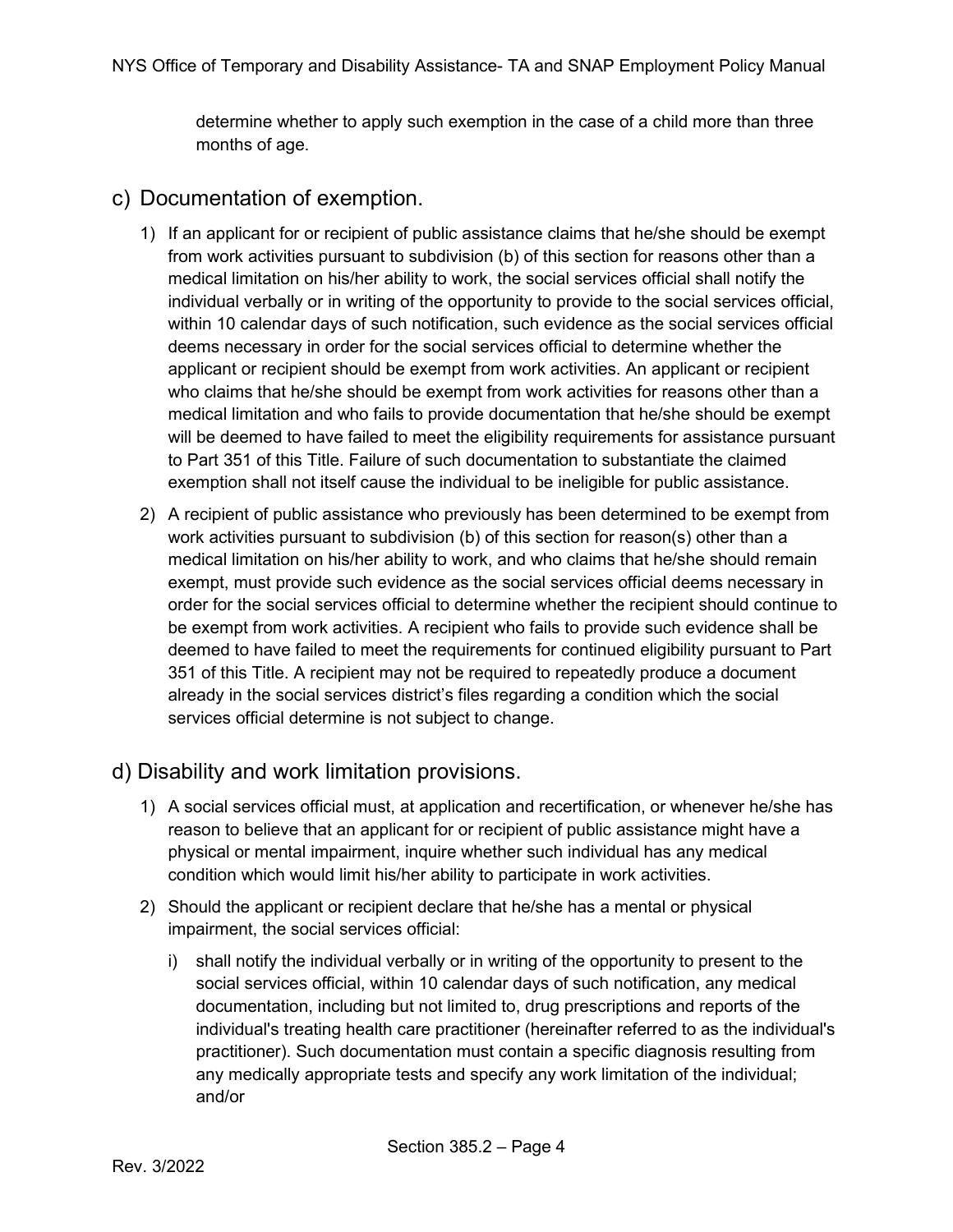- ii) may refer the individual to a health care practitioner certified by the New York State Office of Disability Determinations (hereinafter referred to as the district's practitioner) for a determination of the individual's medical condition;
	- (a) If the social services official refers an individual to the district's practitioner prior to such individual submitting documentation from the individual's practitioner, the individual shall make his/her best efforts to bring the documentation to the examination by the district's practitioner, so that it may be reviewed as a part of the examination;
	- (b) In such instances, any documentation available from the individual's practitioner must be submitted to the district's practitioner no later than four days after the examination, provided that in no instance shall such time period exceed 10 calendar days from the notification set forth in subparagraph (i) of this paragraph, or the district's practitioner will not be required to consider it as a part of the evidence used to determine the individual's medical condition.
- 3) In evaluating an individual's claim of a physical or mental impairment, the social services official shall have sole discretion in determining whether any documentation provided by the individual or the individual's practitioner is sufficient evidence of the claimed or declared impairment.
- 4) In evaluating the initial claim of a mental or physical impairment made by an applicant, or the continuing claim of a medical impairment made by a recipient who has been previously determined exempt from participation in work activities, the social services official may require the individual to cooperate with measures to verify such claim and/or to submit documentation as described in subparagraph (2)(i) of this subdivision as a condition of eligibility for public assistance and food stamps in accordance with the requirements of Parts 351 and 387 of this Title. Failure of such documentation to substantiate the claimed impairment shall not itself cause the individual to be ineligible for public assistance.
- 5) In evaluating the ongoing claim of a mental or physical impairment made by an individual who has been determined by the social services official not to be exempt after a determination made in accordance with the requirements of this section, the social services official may require the individual to provide additional documentation from the individual's practitioner. Such individual remains nonexempt until and unless a different determination is made by the social services official.
- 6)
- i) In the absence of any claim of mental or physical impairment on the part of the individual, if the social services official suspects that such individual has a mental or physical impairment, the social services official shall refer the individual to the social services district's health care practitioner for an examination and determination of his/her medical condition.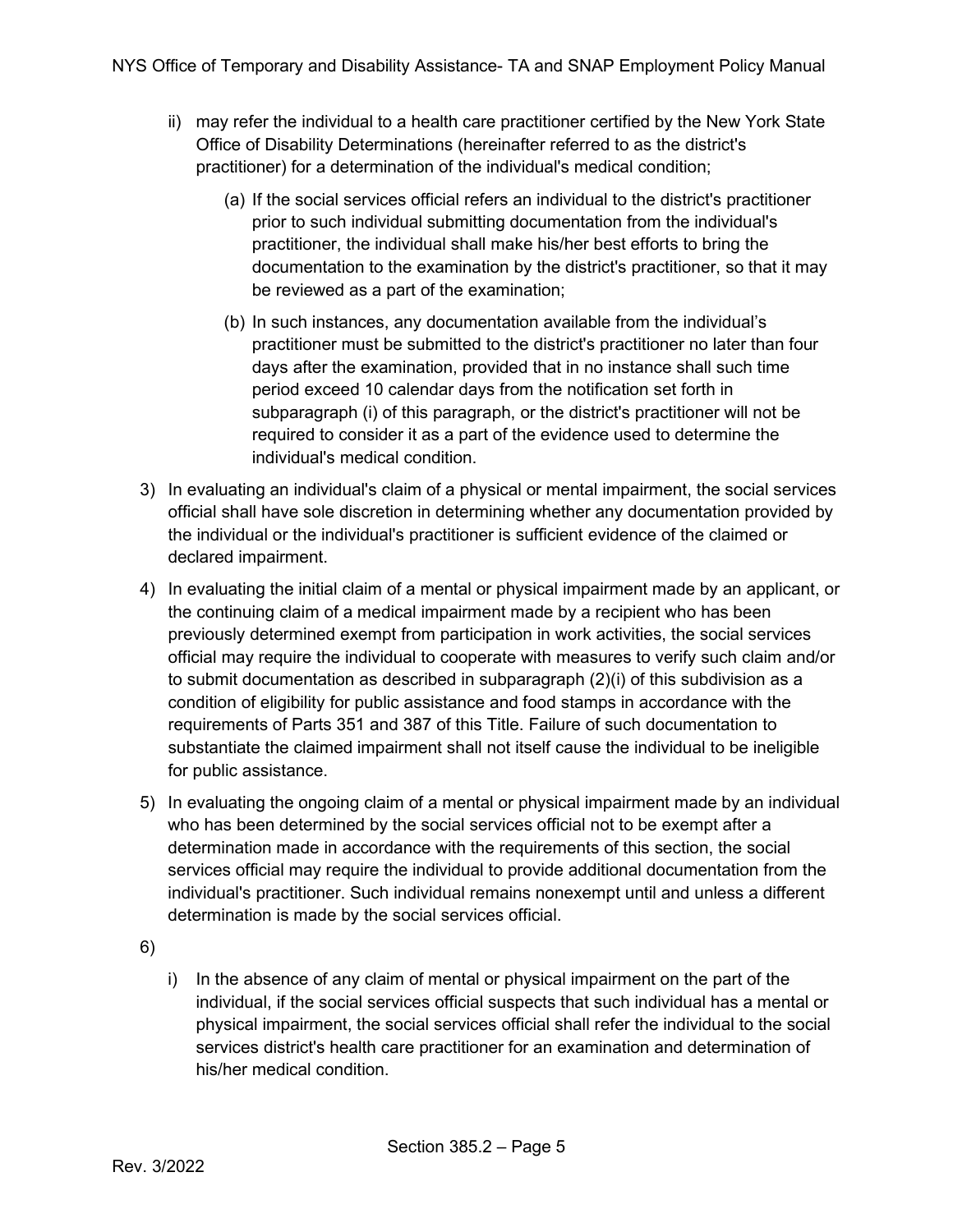- ii) The social services official shall notify the individual of an opportunity to present any medical documentation available from the individual's practitioner at the time of the examination, or in any event no later than four days from the date of that examination if the individual wishes such documentation to be considered by the district's practitioner in the determination of the individual's medical condition.
- 7) At the time that the social services official or the district's practitioner makes a determination of an individual's medical condition, the social services official shall notify the applicant or recipient in writing of such determination and of the right to request a fair hearing to contest such determination within 10 days of such notification.
	- i) If the individual requests a fair hearing within the 10-day period, the social services official shall not assign the individual to work activities pending the fair hearing determination, except that the social services official may, during the pendency of a determination pursuant to this section assign an individual, with the agreement of such individual, to a limited work assignment which would be consistent with any limitations associated with the mental or physical impairments alleged by the individual.
	- ii) Notwithstanding any requirement of Part 358 of this Title, an individual shall not have the right to a fair hearing to contest such determination if he/ she requests a fair hearing after the 10-day period specified in subparagraph (i) of this paragraph.
- 8)
- i) At any time after an applicant or recipient alleges that he/she has a mental or physical impairment which would limit his/her assignment to work activities, or render him/her exempt from assignment to work activities and the social services official has reason to believe that the individual misrepresented that he/she suffered from such an impairment, the social services official shall notify the individual in writing of a potential sanction, the duration of which is consistent with the provisions of section 385.12(d)(2) of this Part.
- ii) The social services official shall effect such sanction if:
	- (a) he/she determines, based upon clear medical evidence, that there is no medical basis for the individual's claim that he/she is unable to participate in work activities based upon a physical or medical impairment; **and**
	- (b) he/she determines that the individual intentionally misrepresented his/her medical condition.
- 9) If the social services official refers an applicant or recipient to the social services district's practitioner for an examination as a result of a mental or physical impairment claim by the applicant or recipient, in accordance with the provisions of this section, the examiner shall:
	- i) review and consider all records or information timely provided by the individual or his/her treating health care practitioner that are pertinent to the claimed medical condition;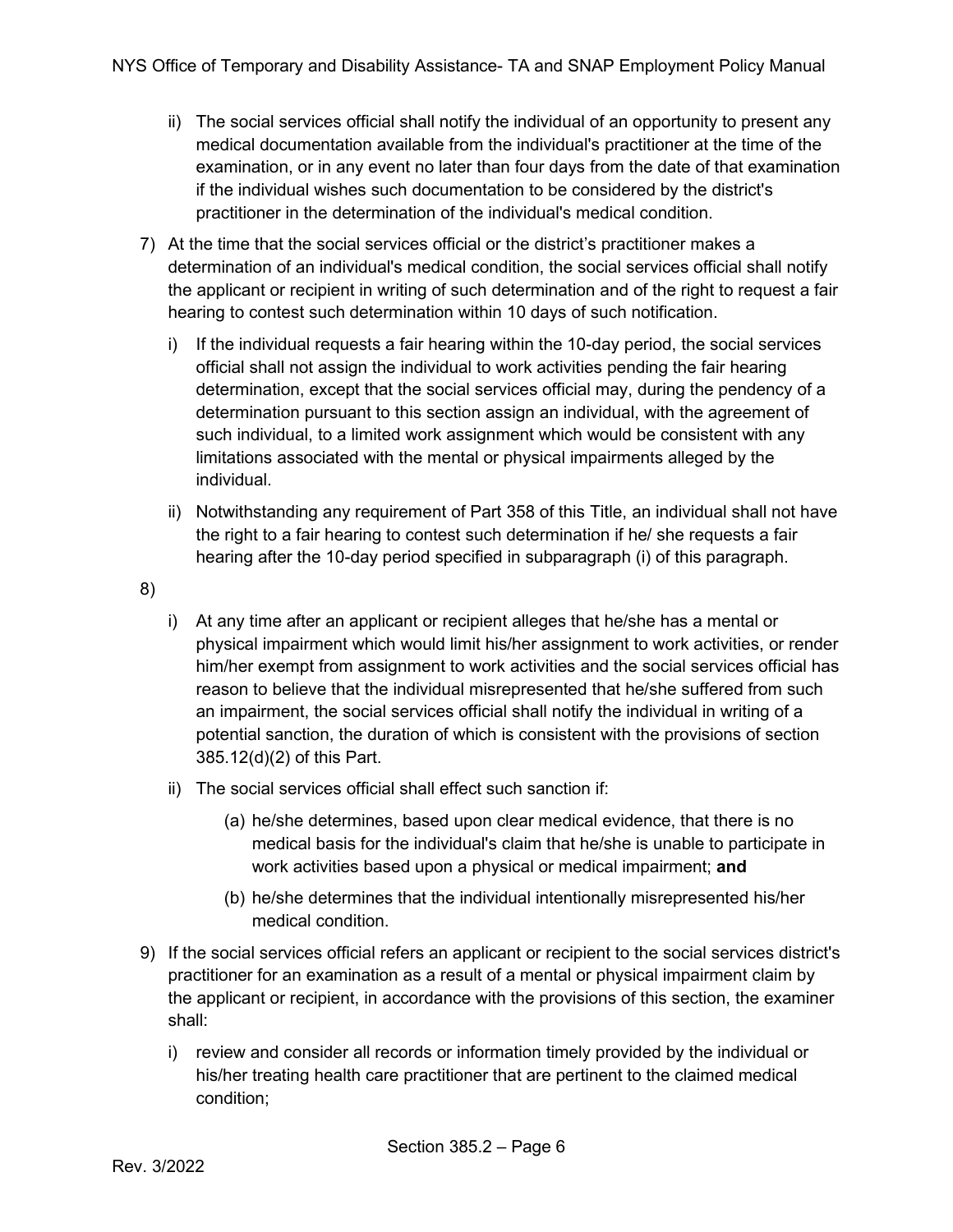- ii) provide to the social services official in writing a specific diagnosis as evidenced by medically appropriate tests or evaluations in determination of the individual's claimed condition;
- iii) indicate to the social services official and the individual in writing, a medical opinion which specifies whether the medical condition alleged by the individual is present or absent; the social services official shall be responsible for ensuring that the applicant or recipient does receive such written medical opinion;
- iv) report to the social services official the presence of any condition other than that which was alleged by the individual, but which was discovered in the course of the examination, which may interfere with the individual's ability to fully engage in work activities;
- v) determine whether the individual is:
	- (a) disabled and exempt from participation from work activities assigned in accordance with the provisions of this Part; provided, however, that such determination shall specify the duration of time for which the disability shall prevent the social services official from making an assignment to work activities;
	- (b) work limited, having specific identified limitations affecting the type of work activity to which the individual may be assigned; provided, however, that such determination shall specify the duration of time for which such work limitations shall apply to such individual;
	- (c) neither disabled nor work limited.
- 10) The social services official shall not assign to work activities any individual for whom a medical determination is pending, either as the result of a request by an applicant or recipient or direction of the social services official, until such a determination is rendered pursuant to the requirements of this section unless the individual agrees to a limited work assignment consistent with the individual's alleged medical condition.
- 11) Notwithstanding any other requirement of this section, an individual who is eligible to receive comprehensive health services through a special needs plan as set forth in paragraph (m) or (n) of subdivision one of section 364-j of the Social Services Law and the regulations promulgated thereunder, regardless of whether such a plan is operating in the social services district in which the individual resides, shall be considered to be either disabled or work limited, as determined by the social services official.
- 12) Notwithstanding paragraphs (l) through (11) of this subdivision, an individual whom the social services official suspects as having, or who indicates that he/she has an impairment that is due to alcohol or substance abuse, shall be subject to the requirements of section 351.2(i) of this Title.

13)

i) An individual shall be deemed to be work limited if the social services official determines that, in accordance with the provisions of this section for determining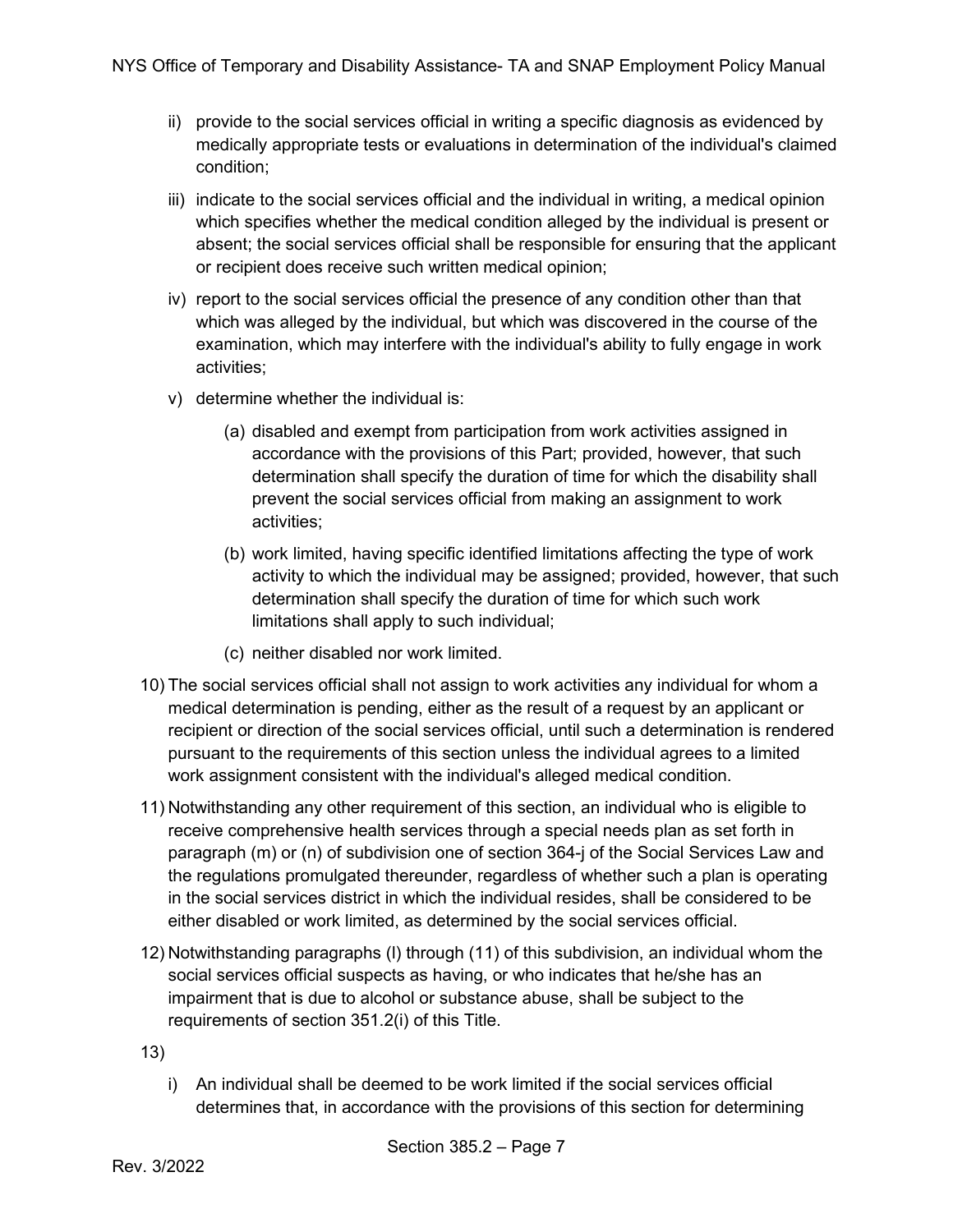disabilities, such individual has mental or physical impairments which would limit his/her ability to engage in work activities in accordance to the requirements of this Part.

- ii) In the case of an individual who is work limited, the social services official shall assign such individual to work activities only if the assignment:
	- (a) is consistent with the individual's treatment plan when such plan is prescribed by the individual's practitioner and/or the social services district's practitioner;
	- (b) where no treatment plan exists, that the assignment is consistent with the individual's mental and physical limitations; and
	- (c) is determined to be appropriate by the social services official who is satisfied that such individual is able to perform the work assigned and that such assignment will assist the individual's transition to self-sufficiency.
- 14) The social services official shall, when assigning a recipient who is work limited to work activities pursuant to section 385.9 of this Part, inform in writing the individual responsible for supervising such activities of any limitations of the recipient.

### <span id="page-7-0"></span>e) Restoration to self-sufficiency.

An individual who has been determined to be exempt from participation in work activities in accordance with the requirements of this Part due to being disabled pursuant to this section, who in the judgment of the social services official has the potential to be restored to selfsufficiency through rehabilitation, may be required, when determined appropriate by the social services official, to:

- 1) provide information from the individual's practitioner or submit to an examination by the social services district's practitioner in order to determine whether or not the individual can recover from a mental or physical impairment;
- 2) accept medical care provided by the social services official or made available through other agencies to assist the individual in recovering from a mental or physical impairment and in restoring the individual to self-sufficiency;
- 3) accept referral to and enrollment in a program of vocational rehabilitation, training and other essential rehabilitation designed to restore an individual to self-sufficiency;
- 4) give evidence, as requested by the social services official, that he/she is participating in a program assigned by the social services official in accordance with the provisions of this subdivision.

#### <span id="page-7-1"></span>f) Engaged-in-work requirement.

1) For the purposes of this subdivision, the term engaged-in-work shall be defined by the social services official. Such definition shall be included in the social services district's local plan prepared pursuant to the requirements of section 385.10 of this Part.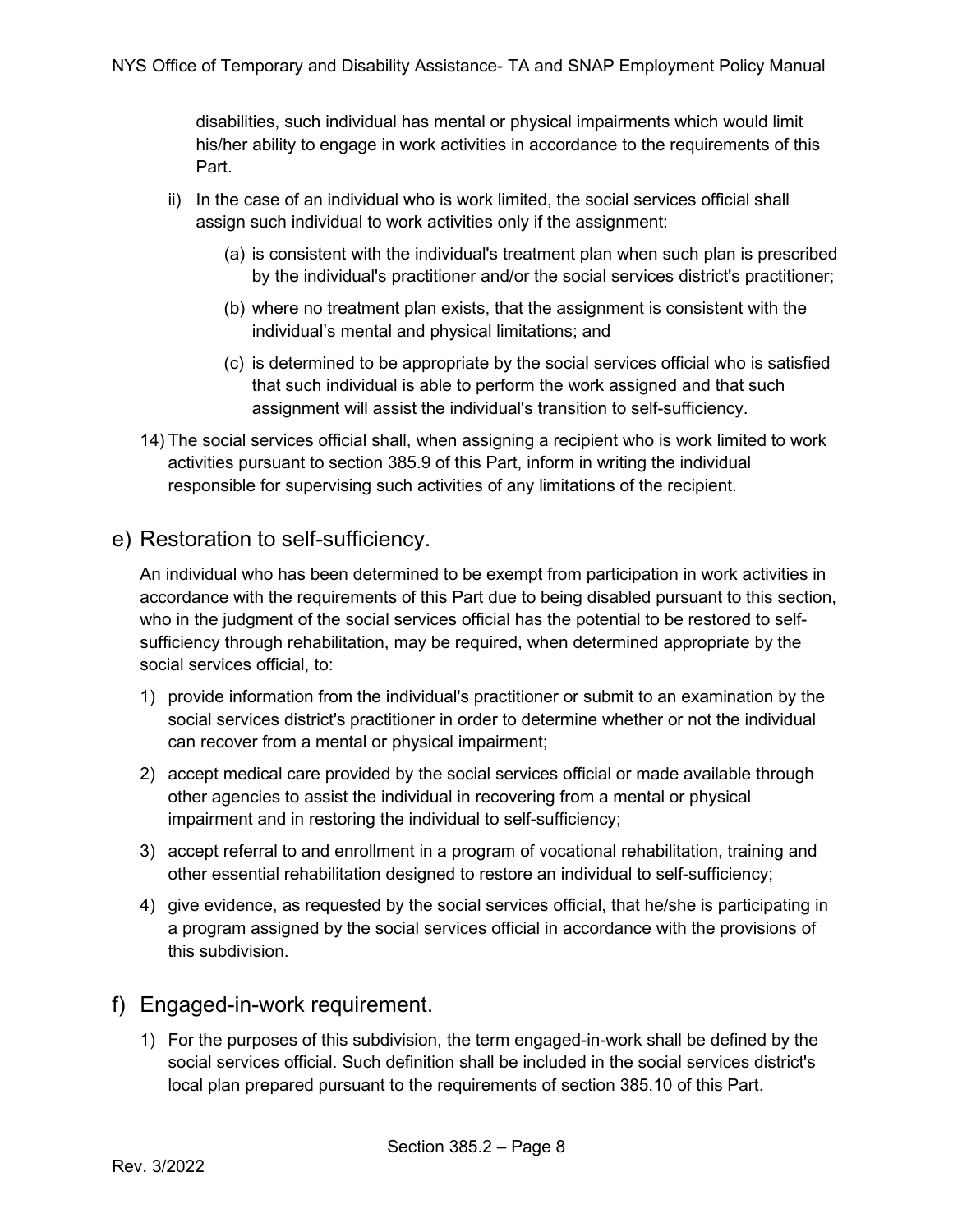- 2) The social services official shall ensure that each parent or caretaker of a dependent child, when such parent or caretaker is receiving public assistance funded through the Federal Temporary Assistance to Needy Families Program, is engaged-in-work as soon as practicable, but no later than 24 months (whether or not consecutive) from initial receipt of assistance. For the purposes of this paragraph, the initial receipt of assistance for individuals who were receiving such assistance on or before December 2, 1996 shall be December 2, 1996.
- 3) The social services official shall ensure that each parent or caretaker of a dependent child, when such parent or caretaker is receiving public assistance which is not funded through the federal temporary assistance to needy families program, and each adult member of a household without dependent children who is receiving public assistance, is engaged-in-work as soon as is practicable. Individuals exempt pursuant to subdivision (d) of this section should not be considered by the social services official when complying with the requirements of this paragraph.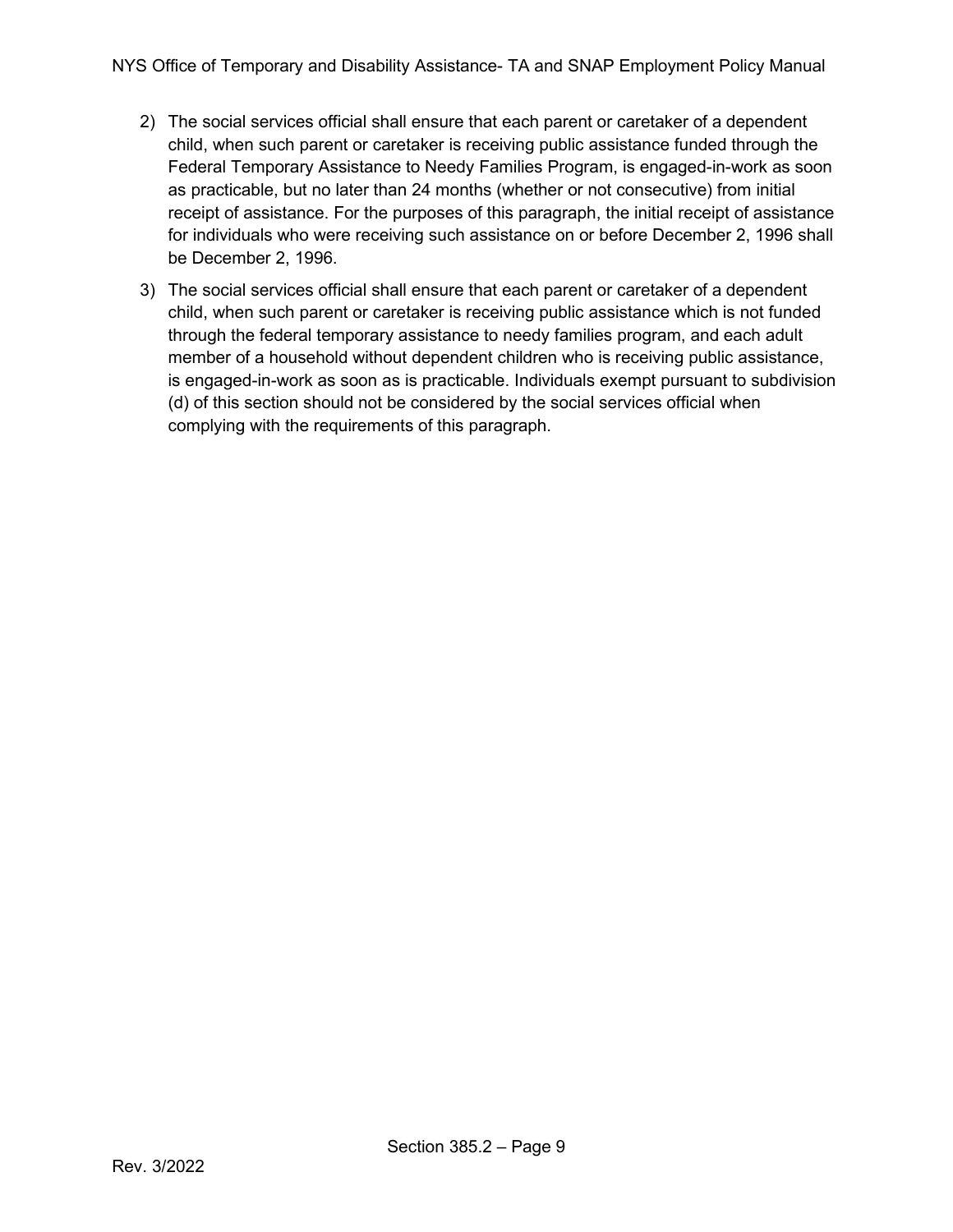# <span id="page-9-0"></span>Part B - Department Policy

### <span id="page-9-1"></span>**Overview**

All applicants for and recipients of Temporary Assistance (TA) must comply with employment requirements and social services districts should help support an individual's progression to economic stability by providing appropriate services. While all recipients have employment responsibilities, the type of assignment a district may require, and the consequences of noncompliance differ depending on the district's determination that the individual is either exempt or non-exempt from work activity assignments. This determination is made based upon an evaluation of the individual's abilities and barriers. Additionally, the work activity that will most benefit an individual differs depending on the individual's skills, abilities, and limitations.

Office of Temporary and Disability Assistance policy discussed in this section includes:

- The exempt/non-exempt determination, exemptions from TA work activity assignments, reviewing exempt status, and notifying individuals of their exempt status;
- Identifying barriers to participation;
- Federal disabilities rights laws and TA employment requirements including equal access and reasonable accommodations;
- The relationship between exempt/nonexempt status and work participation rates;
- The "disability review procedure," which is the procedure for determining whether or not an individual has any health-related limitations, and waiver of accommodations;
- Categories of health-related exempt/non-exempt status;
- Employment requirements for each exempt/non-exempt status;
- Consequences of noncompliance with an employment requirement including the grievance procedure and good cause determination;
- Consequences for failure or refusal to cooperate with efforts to obtain medical documentation; and
- The timeframes by which all individuals must be "engaged in work."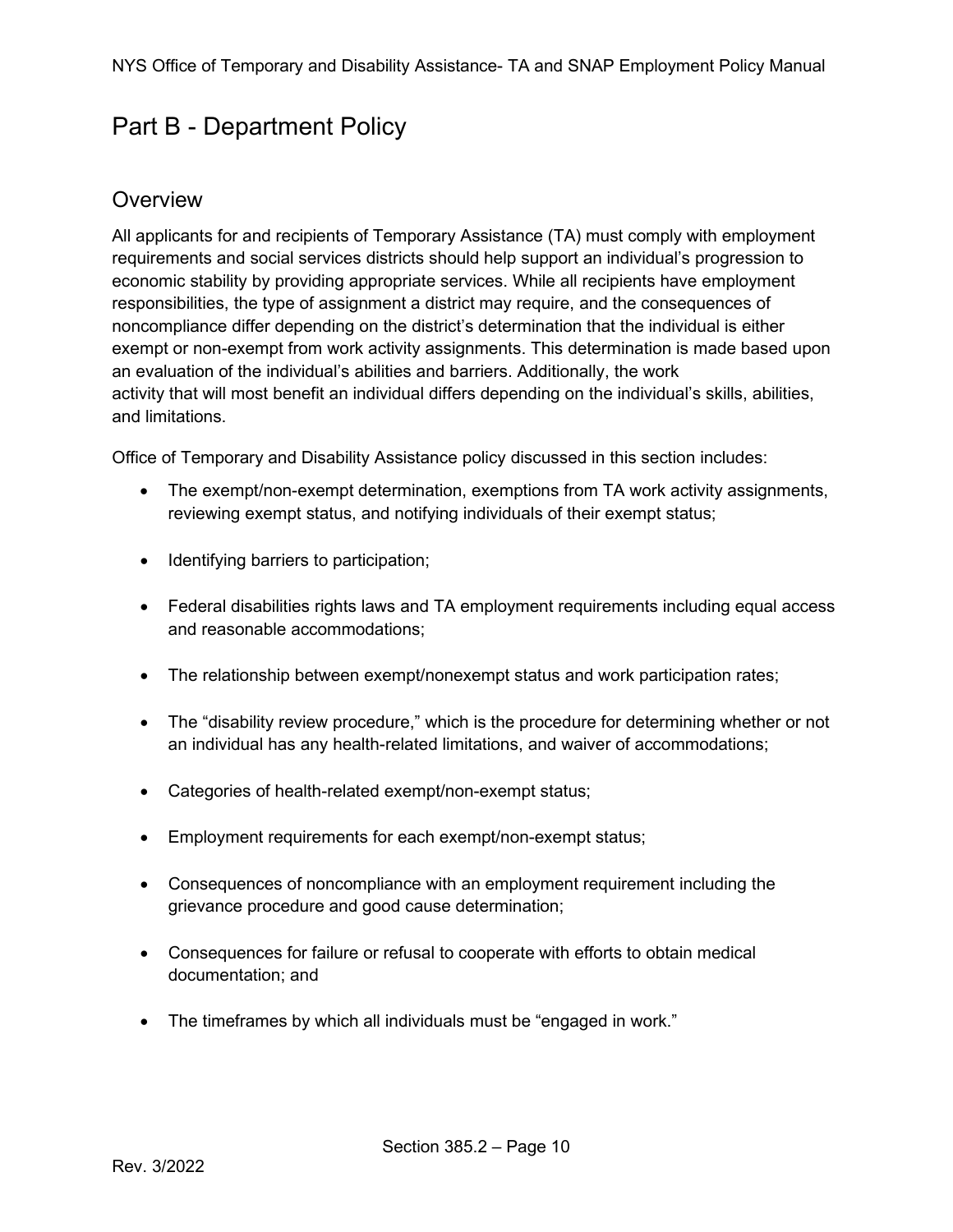# <span id="page-10-0"></span>The Exempt/Non-exempt Determination

The exempt/non-exempt determination is the district's determination of the extent to which a TA recipient can participate in work activities. The determination is based upon an evaluation of the individual's physical abilities and mental health, as well as other factors that may affect the individual's ability to work. Work activities are those activities listed in 18 NYCRR 385.9, including work experience, job search and job skills training. In certain circumstances, the social services district may also require an individual to participate in other work-related activities, such as treatment, to help move them toward self-sufficiency.

The primary exempt/non-exempt categories affect the types of employment-related activities that may be required and the corresponding penalties for noncompliance. Individuals who are incapable, even with accommodation, of participating in work activities or who are excused from participation because of their age or caretaker status are deemed to be exempt. Within the primary exempt/non-exempt categories are individuals with a range of abilities. Certain individuals may have limitations on their ability to work while still being subject to work requirements. For example, an individual who is determined to be work limited due to certain health related barriers is required to participate in work activities which are consistent with the individual's documented limitations and is subject to the non-exempt penalties. Also, individuals who are exempt from participation in work activities may be able to participate in rehabilitation activities. Individuals with impairments must not be assumed to be exempt and districts should evaluate each individual's ability to participate in work activities or rehabilitation services through the disability review procedure.

# <span id="page-10-1"></span>Review of Exempt Status

Districts must determine whether or not an individual is exempt or non-exempt from work activities before making an employment assignment. Districts must review an individual's exempt/non-exempt status at application, recertification, or whenever there is reason to believe the status may have changed. Districts may also choose to review an individual's exempt/nonexempt status during assessment as described in 18 NYCRR 385.6 and 18 NYCRR 385.7. Any time the district is making a determination of whether or not an applicant or recipient suffers from physical or mental health limitations that may affect their ability to participate in work activities, it must follow the disability review procedure specified in 18 NYCRR 385.2 (d) and discussed below.

# <span id="page-10-2"></span>Exemptions from Work Requirements

#### Referenced in: 18 NYCRR 385.2 and SSL § 332

An individual is exempt from the requirement to participate in TA work activities if they are:

- ill or injured for up to three months, as verified by medical evidence;
- sixty years of age or older;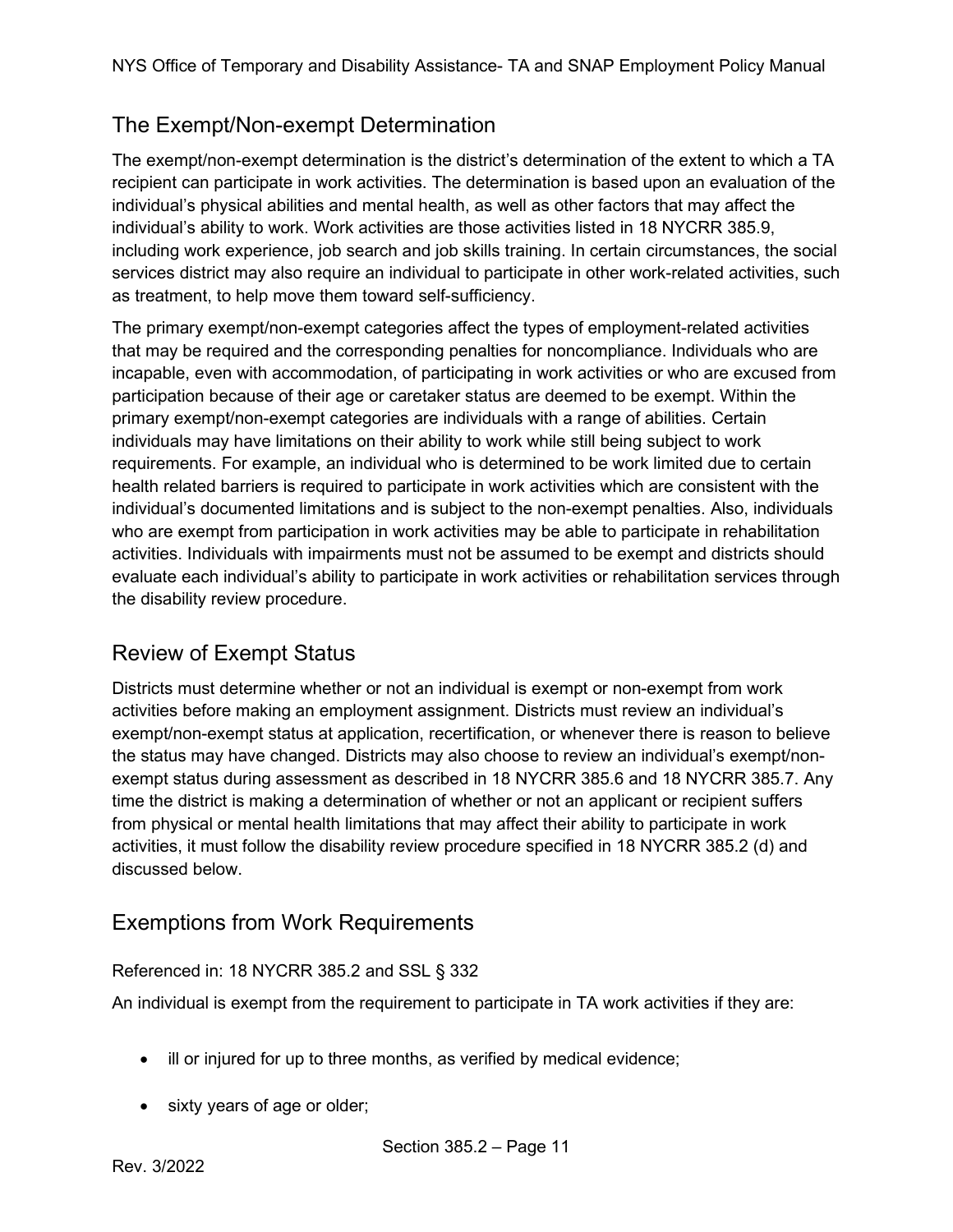- under sixteen years of age, or under the age of nineteen and attending full time secondary, vocational or technical school;
- disabled or incapacitated and unable to work in accordance with the disability review procedure;
- needed in the home full-time to care for a disabled household member;
- pregnant, beginning 30 days prior to the medically verified due date; or
- parent or caretaker of a child under three months of age. (Note: An individual may be exempted for this reason for a lifetime total of 12 months. The district may choose to extend the exemption beyond three months for one child up to the 12-month maximum.)

#### <span id="page-11-0"></span>Client Notification

TA applicants and recipients are notified through *Book 1: What You Should Know About Your Rights and Responsibilities* (LDSS-4148A) of the factors that may exempt them from work requirements. Districts are required to distribute the booklets to clients at application and recertification. Districts must also verbally discuss the exemptions (e.g., at orientation and during assessment) to ensure that those with difficulty reading and/or comprehending the written material are adequately informed.

When explaining exemptions, districts should inform individuals of the following:

- A disability will not disqualify the individual from receiving TA benefits.
- Disclosure of a disability is voluntary unless the individual has demonstrated an inability to fully participate in work activities (more information on voluntary disclosure is provided below in Exemptions to Voluntary Disclosure).
- Health-related information about the individual will be kept confidential.
- Accommodations and services which are available to individuals with identified disabilities.
- The different types of barriers that exist (e.g., physical disabilities, mental health issues, learning disabilities, caretaker of ill household members).
- Any work activity assignments will be made consistent with the individual's documented limitations, if any.

These notifications have been incorporated into the "Rights and Responsibilities" booklet (LDSS 4148A.) A stand-alone model notice is also available for district use (see Section Fifteen.)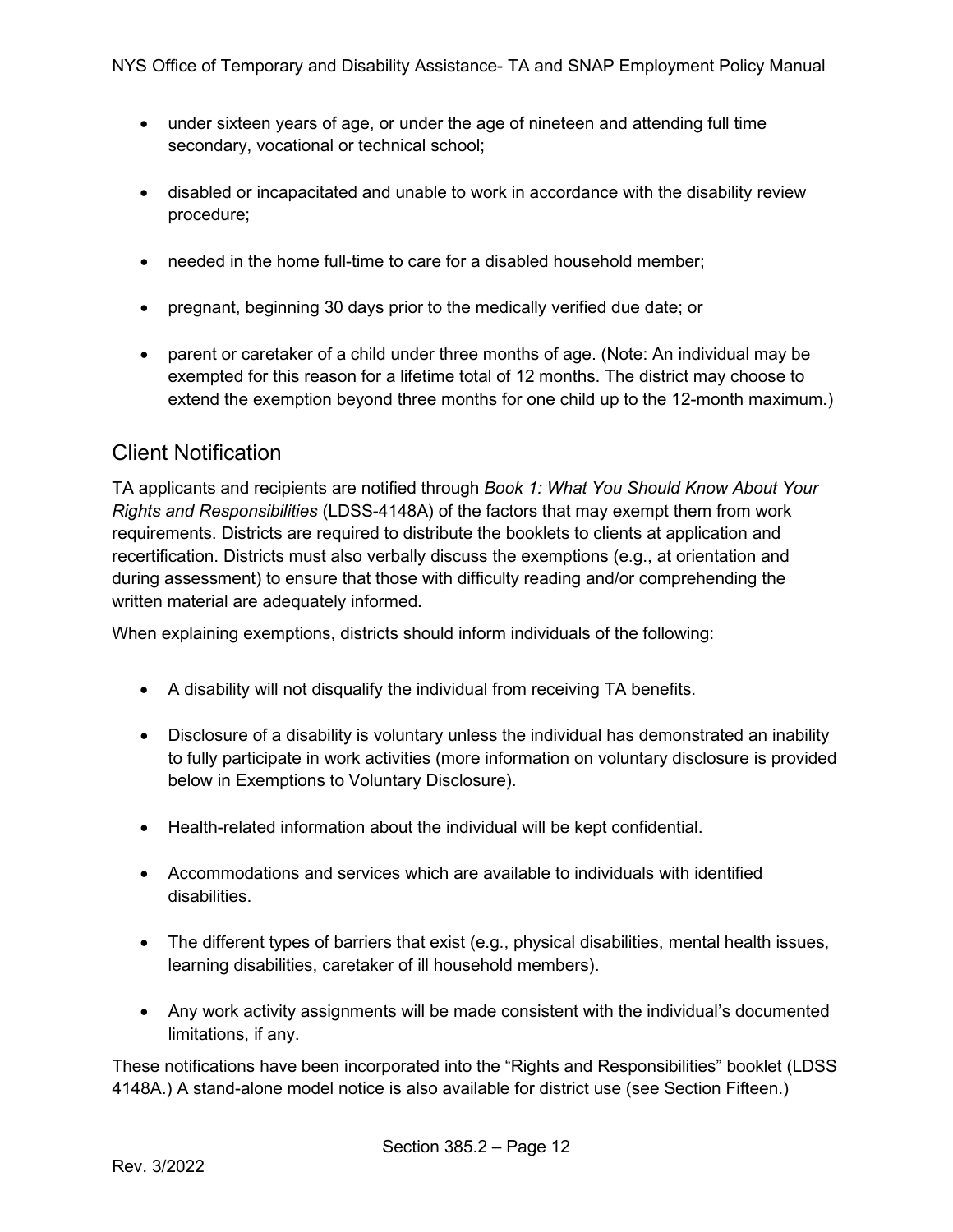# <span id="page-12-0"></span>Identifying Barriers

When making the exempt/non-exempt determination, districts evaluate an individual's specific abilities and barriers pertaining to any claimed medical exemption to determine the most appropriate employment assignment. To make the correct exempt/non-exempt determination, it is necessary to identify factors, including an individual's specific abilities and barriers, that could limit participation. It is important to note that the presence of a barrier does not automatically mean that an individual is exempt. Districts must evaluate the extent to which an individual's barrier(s) affects participation in employment activities.

Workers may be able to identify possible barriers to participation through the use of screening, assessments, or case management. Some barriers are not readily apparent and may become more evident over time. For example, as a worker gets to know an individual through case management contacts, the worker may begin to suspect possible unidentified barriers impeding the individual's progress. The worker could then address the suspected barrier with the individual and discuss identifying the disability/limitation so it can be appropriately accommodated.

Individuals who claim to be work limited or exempt from work requirements must comply with the disability review procedure to have any limitations accommodated. Individuals may not be required to disclose a disability and may choose to participate in employment activities without accommodation. Districts may choose to offer screening and have trained staff administer validated screening tools to specifically identify individual barriers to work. For example, the Washington State screening tool for learning disabilities identifies those individuals who are likely to be learning disabled. The Modified Mini Screen (MMS) Mental Health Screening Tool is also available to help districts determine when it is appropriate to make a mental health evaluation referral. Further information about the MMS is available in 15-ADM-04.

The district is not required to notify individuals of the results of screening because screening alone does not render a determination of disability or impairment. If the screening indicates the individual may have a work-related barrier, the district should obtain a qualified professional's assessment of the extent to which a barrier exists, how it affects the individual's ability to participate in work activities and then determine how it can best be accommodated. Districts administering validated screening tools must indicate in their biennial employment plan a description of the district's screening policy and procedures.

# <span id="page-12-1"></span>Notification of Exempt/Non-Exempt Status

Districts must notify an individual of its exempt/non-exempt determination whenever an individual alleges to be unable to participate, or the individual otherwise participates in the employability disability review described in 18 NYCRR 385.2. Districts must also notify an individual whenever their status changes from exempt to non-exempt. Districts must use the Notification of Temporary Assistance Work Requirements Determination (Exempt) (LDSS 4005) or Notification of Temporary Assistance Work Requirements Determination (Nonexempt) (LDSS 4005(a) (or an approved local equivalent) to notify an individual of its determination. These notices and related instructions are contained in Appendix C of the manual.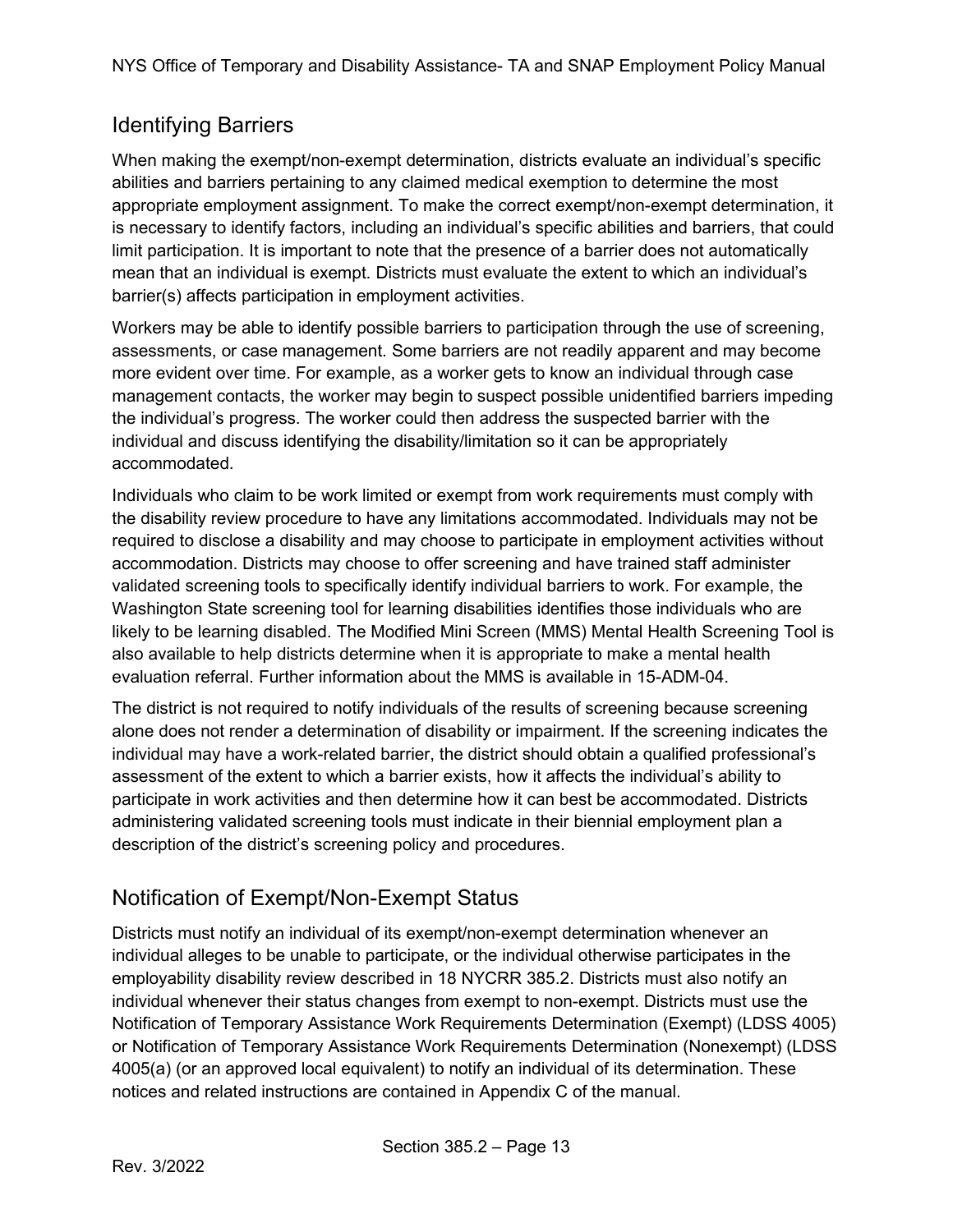Districts must issue the LDSS-4005 or LDSS-4005(a) under the following circumstances:

- Whenever an individual alleges to be unable to participate (for medical or nonmedical reasons);
- Whenever updated or new documentation is received to support an individual's claim of continued exempt status (for medical or nonmedical reasons);
- The individual otherwise participates in the employability disability review process; and
- Whenever an individual's status changes from exempt to non-exempt, including drug/alcohol.

# Relationship Between Exempt/Non-Exempt Status and Work Participation Rates

Although State law exempts certain individuals from participation in work activities, there are only four federal exemptions that excludes a case from the All Families work participation rate calculation:

- An individual in a true single-parent case who is personally providing care for a child under the age of one for a maximum of twelve months during the 60-months duration of the case. (Note: while a parent in either a single parent or two-parent family may be exempt from participation in work activities because they are the caretaker of a child under twelve months, only true single parent families with the exemption are removed from the TANF All-Families participation rate calculation.);
- For up to 3 months in a 12-month period during which time an individual has been sanctioned for failure to comply with employment requirements;
- Cases with a parent who is the caretaker of a disabled child or other disabled family member residing in the household; and
- Child only cases.

Specific information regarding work participation rates is included in Section 385.8 of this manual.

# Relationship Between TA Work Requirement Exemptions and SNAP Employment and Training (SNAP E & T) Requirements

A separate determination of exempt/non-exempt status must be made for both TA and SNAP. An individual may be required to participate in TA work activities but be exempt from participation in SNAP work requirements; therefore, a separate determination must be made for each program.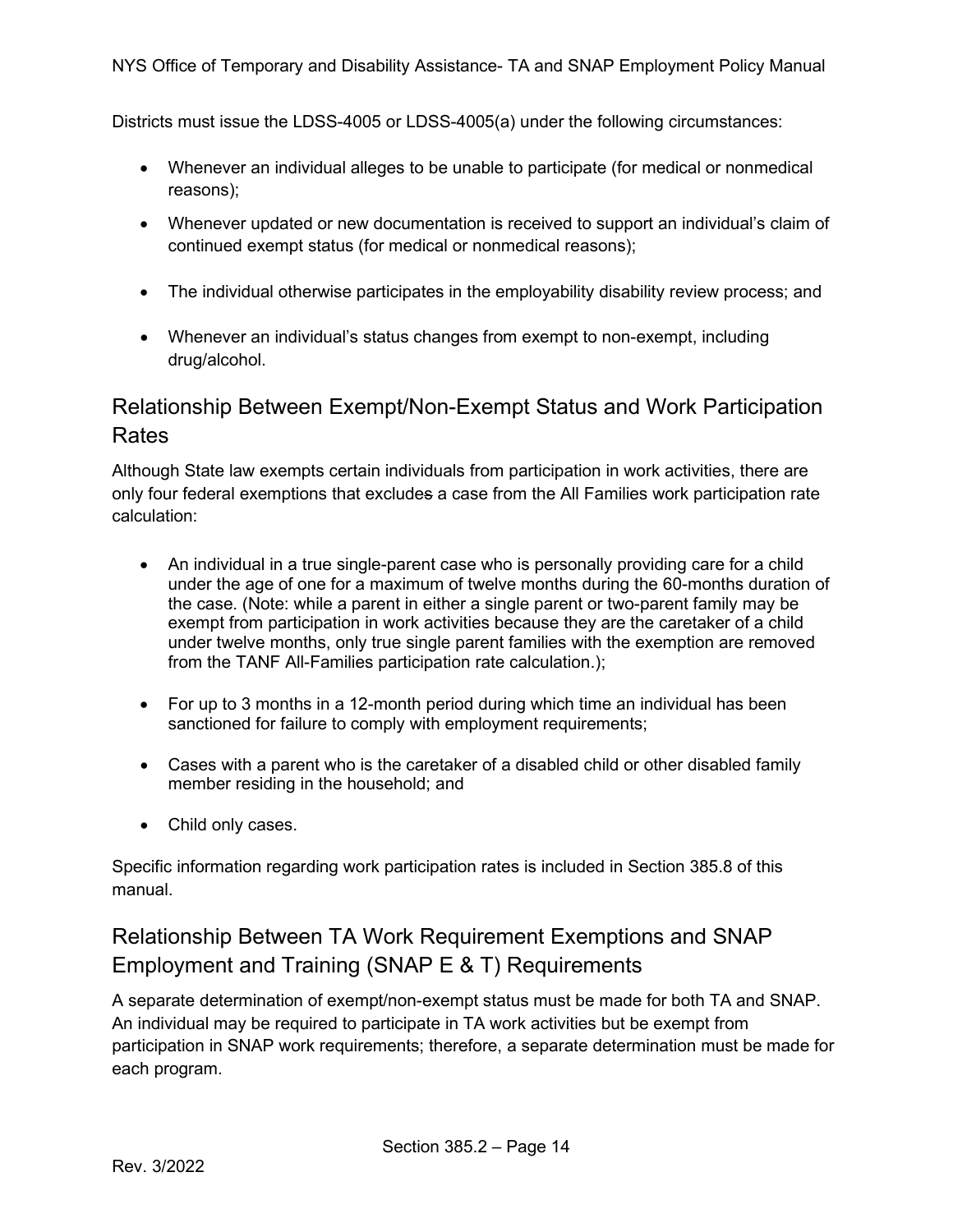Individuals who are not exempt from TA work activities who may be exempt from participation in SNAP work requirements include recipients of unemployment compensation, students enrolled at least half-time in a qualified training or education program and a caretaker of a child under six years of age (unless the caretaker is participating in a TANF work experience program).

Specific information regarding SNAP work requirement exemptions and SNAP E&T activities is included in Section 385.3 of this manual.

### <span id="page-14-0"></span>Federal Disability Laws and Employment Requirements

The Personal Responsibility and Work Opportunities Reconciliation Act (PRWORA) requires that Title II of the Americans With Disabilities Act (ADA) and Section 504 of the Rehabilitation Act of 1973 (Section 504) apply to TANF programs. The ADA (42USC Section 12101 et seq.; 28 CFR Part 35) applies to states, counties and other local governments administering all or part of a TANF program, and Section 504 (29 USC Section 794; 45 CFR Part 84) applies to entities which receive federal funding, either directly or indirectly, through a grant, contract or subcontract. The ADA and Section 504, as they apply to TA and SNAP employment programs, require that districts:

- ensure equal access to employment programs for qualified people with disabilities through the provision of appropriate services;
- adopt methods of administration which do not discriminate against, and which ensure equal access and opportunity to qualified individuals with disabilities; and
- modify policies, practices, and procedures to provide equal access which allows qualified individuals with disabilities to participate in and benefit from employment programs unless doing so would fundamentally change the program or cause an undue hardship.

# <span id="page-14-1"></span>Equal Access

To ensure that individuals with disabilities are provided with equal access to employment programs, districts must first assess individuals' specific abilities and limitations, and may not make work activity assignments based on generalizations or stereotypes. For example, a district may not determine that any individual with a disability is to be assigned to the same activity or to no activity.

### <span id="page-14-2"></span>Reasonable Accommodations

Qualified individuals with disabilities must be provided reasonable accommodations so they have an opportunity to participate in and benefit from services and programs in a manner that is as effective and meaningful as the opportunities available to individuals without disabilities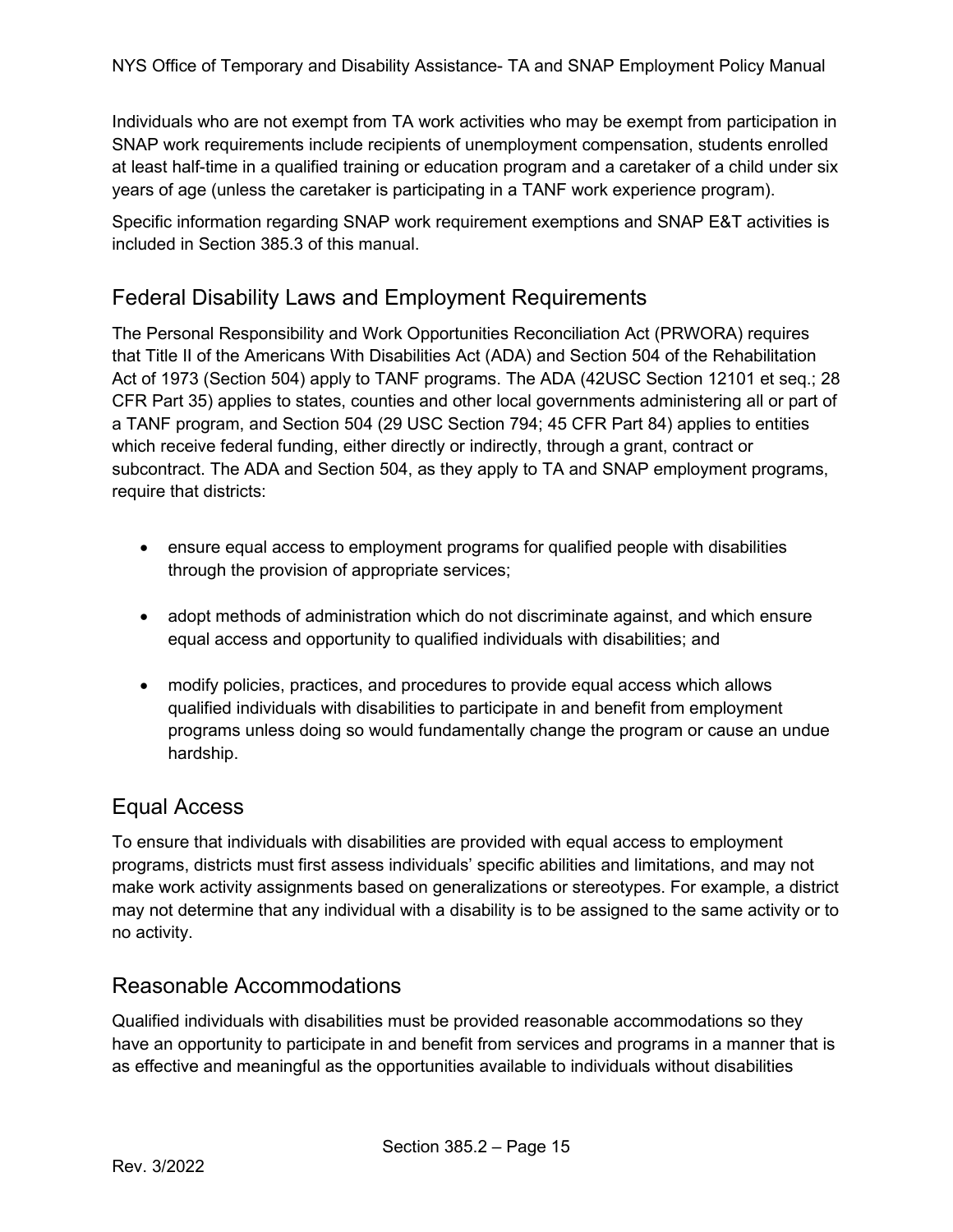unless doing so would fundamentally change the program or cause the district an undue hardship. The district, when developing the employability plan as described in 18 NYCRR 385.6 and 385.7, should determine what activities are appropriate and available and what accommodations are necessary to allow the individual to participate. Additionally, individuals with disabilities may require accommodation when scheduling appointments. For example, when assigning an individual to appear for an assessment, the district should consider if the individual needs to be seen with a short waiting period. A discussion of determining appropriate activity assignments is provided below.

For more information regarding federal disability laws, districts may refer to the federal statutes and regulations cited above, or visit the United States Department of Health and Human Services Office for Civil Rights website at [https://www.hhs.gov/ocr/index.html.](https://www.hhs.gov/ocr/index.html)

# <span id="page-15-0"></span>Grievance Procedure

Whenever an individual requests a reasonable accommodation, the district must record the request, including the district's response, in the individual's case record. If an individual who has requested an accommodation believes they have not been adequately accommodated, the individual may request in writing to have the matter resolved through the district's grievance procedure as described in 18 NYCRR 385.11(b). The grievance procedure is to be applied whenever an individual who has requested a specific accommodation believes that the district has not adequately responded to the request. The district has thirty (30) days from the date of the written request to resolve the grievance and must provide for at least one meeting with the individual, appropriate staff and the mediator. The district must also provide the individual with the results of the grievance procedure in writing. If the matter is not resolved through the grievance procedure, the individual must be informed of the right to a fair hearing. The grievance procedure is not used for disputes regarding the district's determination of the exempt/non-exempt status, which is disputed through the fair hearing process, as described in the disability review procedure below.

#### Participation Requirements During Grievance

During the grievance process, the individual may not be sanctioned for failing or refusing to comply with the disputed activity or appointment, however, consistent with 18 NYCRR 385.11(b), the individual may be required to participate throughout the adjudication process. If the individual's grievance alleges that the worksite is not appropriately accommodating the individual's health limitations, the individual may not be required to perform the specific worksite tasks at issue until the district determines the individual's limitations are being accommodated.

# <span id="page-15-1"></span>Voluntary Disclosure

In general circumstances, the United States Department of Health and Human Services prohibits requiring an individual to disclose a disability. Therefore, general screening for a disability, including learning disabilities and mental health disorders, must be voluntary for TA clients. Nonetheless, districts must inquire about an individual's health-related limitations to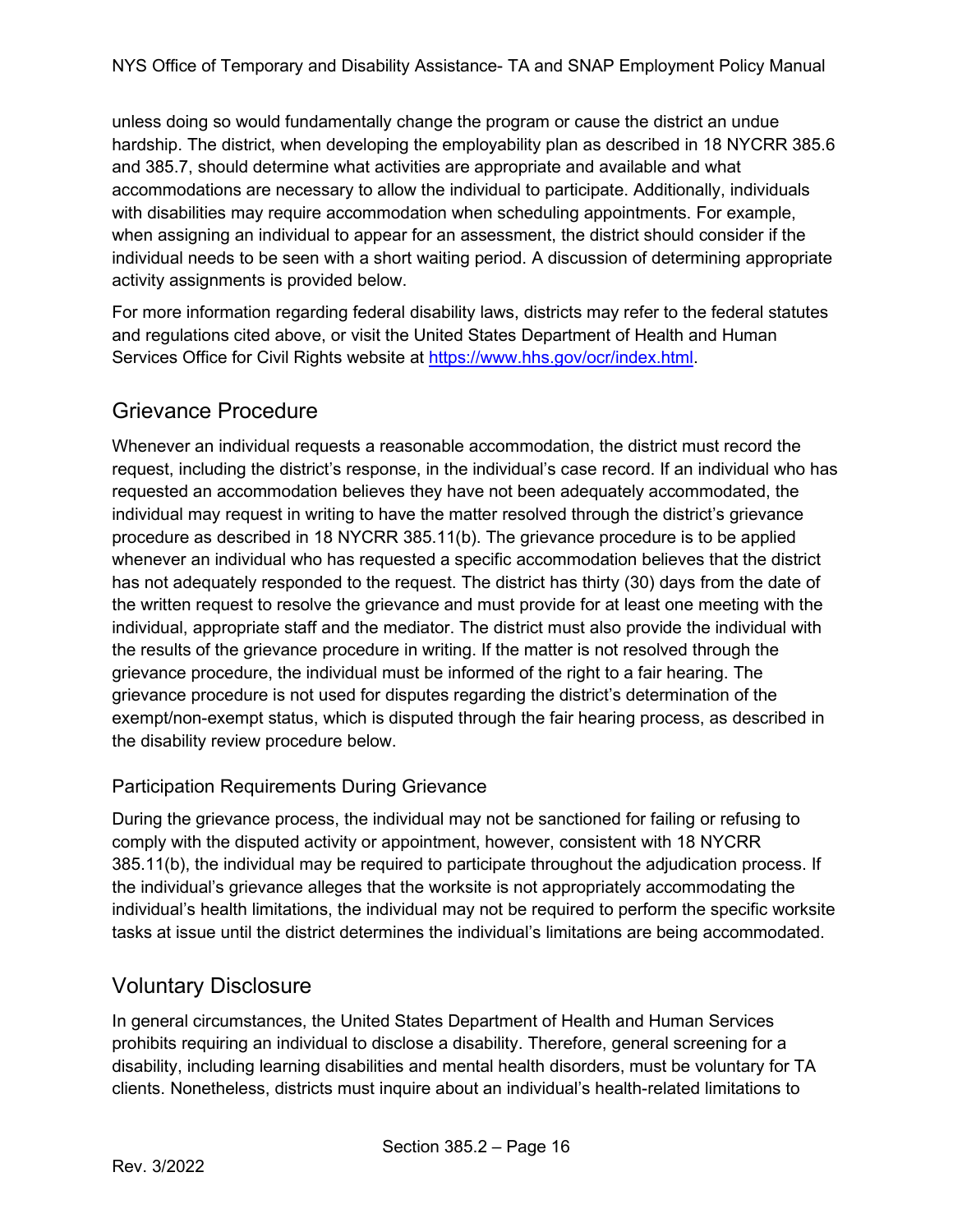determine appropriate work assignments. Districts are encouraged to offer screenings as part of a mandatory employment assessment. If an individual refuses to disclose or cooperate with efforts to identify a suspected disability, the district should discuss the following with the individual:

- An impairment is suspected and that disclosure is voluntary;
- The steps the district wishes the individual to take to identify the suspected impairment;
- The benefits of identification, including the accommodations and services which are available to individuals with documented disabilities; and,
- If the individual chooses to not disclose a disability or cooperate with efforts to identify a disability, the individual may be required to participate in work activities without accommodation.

### <span id="page-16-0"></span>Waiver of Accommodations

Districts should document in writing in the case record when an individual with a suspected disability refuses to participate with efforts to verify the disability and chooses to participate in work activities without accommodation. A sample waiver is available for district use that describes the requirements and benefits to the individual and has a place for the individual to sign acknowledging they have been informed and chooses to participate without accommodation. These individuals would be non-exempt and assigned to work activities without applying the disability review procedure. See Appendix A for the sample waiver form.

# <span id="page-16-1"></span>Voluntary Screening and Assessment of Disability

Districts are not limited in their ability to assess an individual's non-health related barriers if the assessment is not intended to identify a disability. For example, assessments that determine an individual's education level, literacy level or English language proficiency are not intended to identify any specific disability and the district may require the individual's cooperation as part of the mandatory assessment.

#### Exceptions to Voluntary Disclosure

General screening for a disability under TA programs must be voluntary for the individual; however, there are circumstances when identification and treatment for a disability is critical to program administration. Under these circumstances, an individual may be required to participate in efforts to evaluate a suspected disability and participate in necessary treatment. Districts may require an individual to participate in a screening and evaluation of a suspected disability under the following circumstances: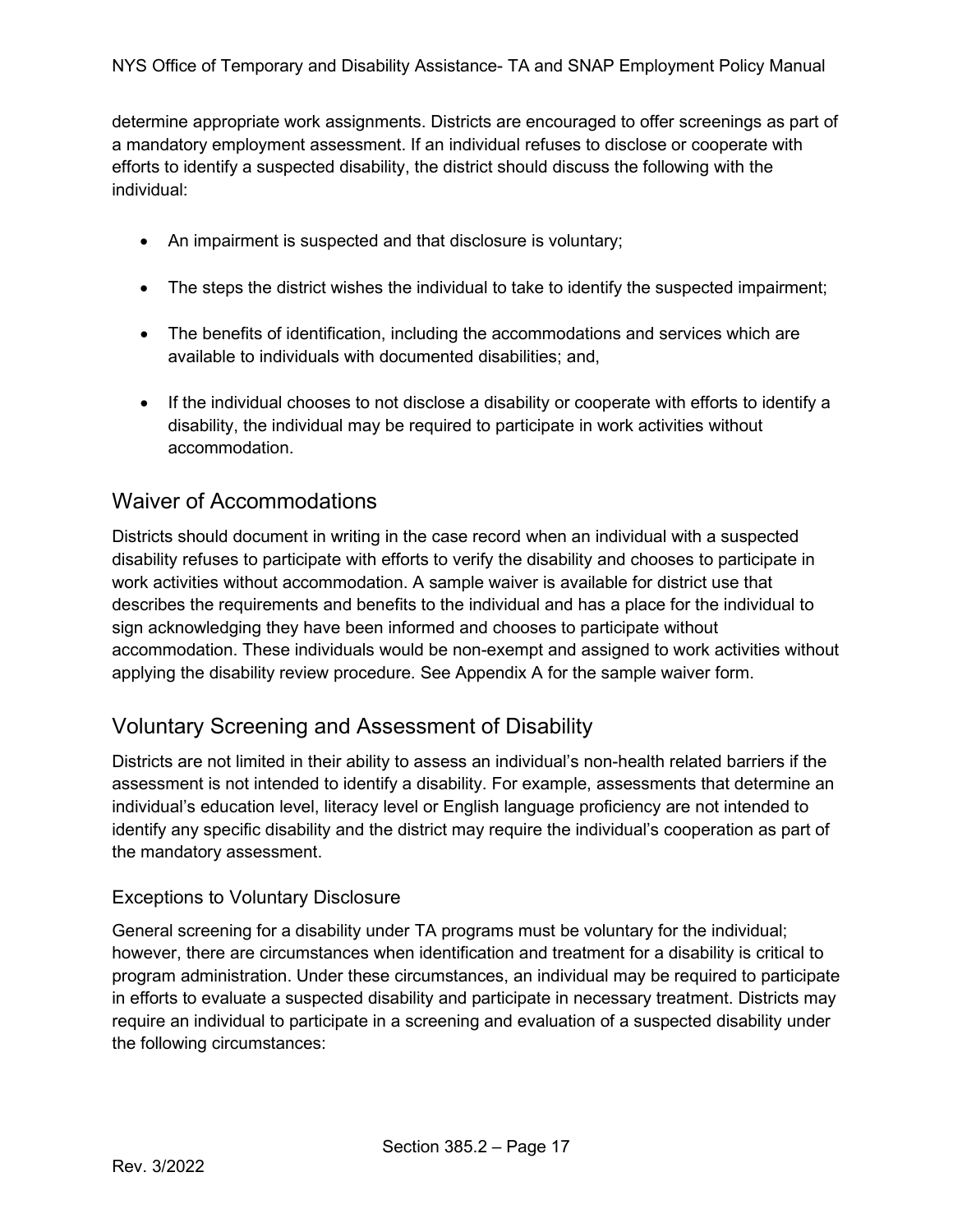- If an individual claims to be unable to work, or is limited in his or her ability to work due to a disability, the individual may be required to participate in a screening and evaluation to verify the alleged disability/work limitation and to identify appropriate services. Failure to participate in efforts to document an alleged disability is subject to TA case closure in accordance with 18 NYCRR 385.2(d).
- If an individual has demonstrated an inability to successfully participate in work activities or employment and the district has reason to believe this is due to a disability/work limitation, the district may require the individual to participate in a disability related screening and/or evaluation. Additionally, if an individual has demonstrated an inability to successfully function in a work setting and is determined through an evaluation/assessment to need treatment, the individual may be required to participate in necessary treatment as a condition of eligibility for TA accordance with 18 NYCRR 385.2(e).

Individuals with confirmed disabilities must be offered and provided with reasonable accommodations and services to support their participation in employment activities and programs.

# <span id="page-17-0"></span>Disability Review Procedure

#### Referenced in: SSL § 332-b,18 NYCRR 385.2(d)

An individual's capacity to participate in work or other employment activities can range from having no health barriers to employment to permanent disability. Districts may not assume that individuals with disabilities are unable to participate and are exempt but instead must accurately document each individual's specific abilities and limitations to support appropriate work activity assignments.

At the time of application and recertification districts must inquire whether the applicant/recipient has any medical or other conditions that would limit his or her ability to participate in work activities. Additionally, districts should review health related factors whenever an individual alleges an impairment or the district has reason to believe that one exists. For example, districts may suspect a hidden disability after repeated job losses or work activity failures.

If an individual claims, or the worker has reason to believe, that an individual is unable to participate in work activities, the district must comply with the disability review procedure which includes the following requirements:

- The district may not assign an individual with an alleged or suspected impairment to a work activity until it completes the disability review, unless the individual agrees to such assignment and it is consistent with the alleged limitation.
- The district must notify the individual verbally or in writing that they may provide medical documentation to the district within ten (10) calendar days. The medical documentation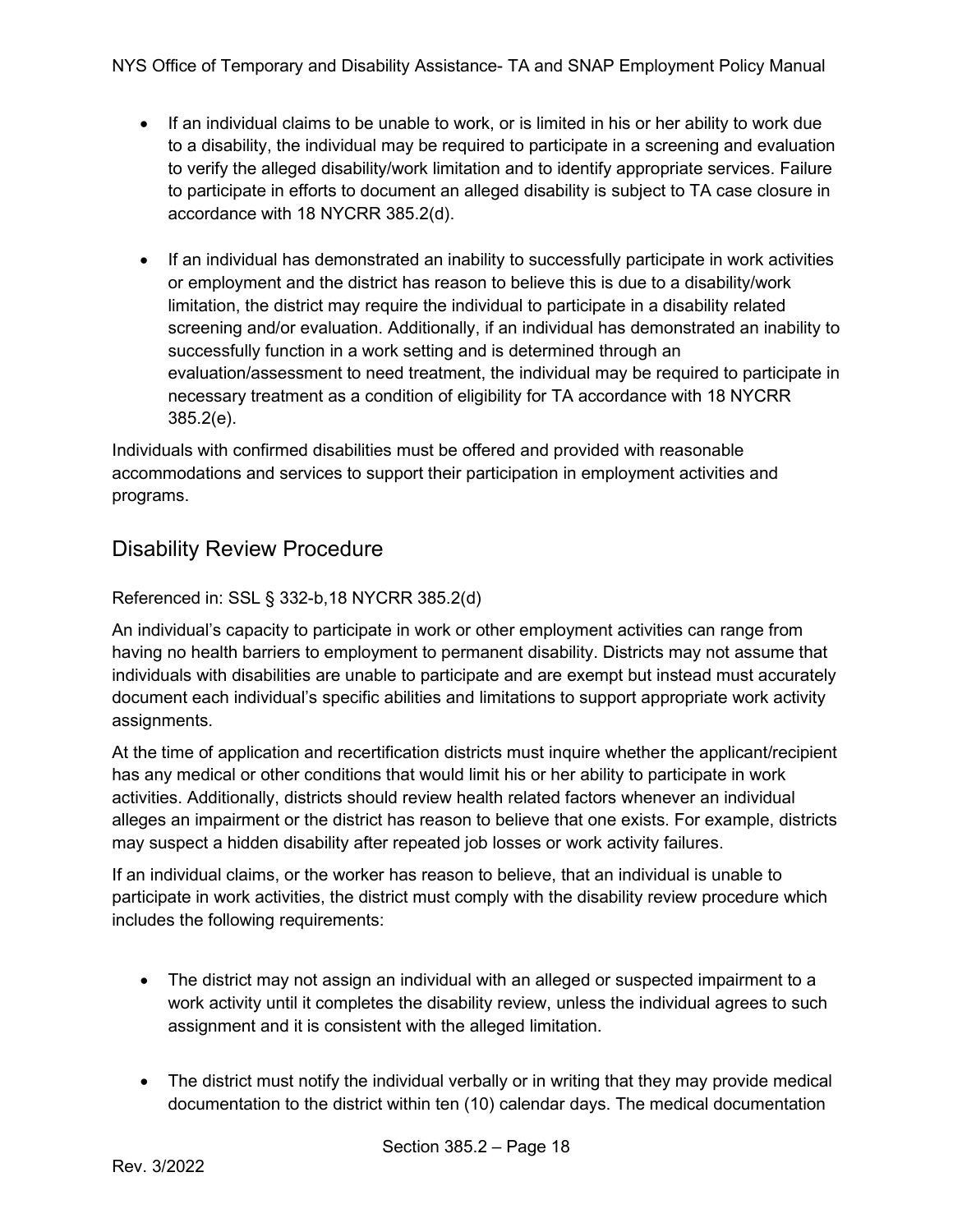submitted by the individual may include, but need not be limited to, medication prescriptions and reports from the individual's practitioner. To render the documentation useful for purposes of the district's determination of disability, the district may want to inform the individual to submit documentation that contains a specific diagnosis, prognosis, and a list of the individual's resulting work activity limitations.

- The district shall decide if the medical documentation provided by the individual or the individual's practitioner is sufficient evidence to support the alleged impairment. There is no requirement that the individual's health care practitioner is a certified physician or certified psychologist. Nevertheless, the district always has the option to rely solely on medical evidence submitted by an individual or to send the individual to the district's own health care practitioner for additional documentation.
- Districts are mandated to use the LDSS-2642 Documentation Requirements form or approved local equivalent form for each TA and SNAP case in which the applicant or recipient is being asked to provide proof of an eligibility factor, including requests for medical documentation to support a claimed disability (see 93-ADM-20). If the district requires an individual to submit medical evidence of an impairment from their own health care provider, then the individual must be provided with the LDSS-2642 Documentation Requirements form or approved local equivalent form giving the individual 10 days to submit the evidence. There may be instances when the district determines that 10 days is insufficient and it may extend the time allowed for the submission of documentation. This may include, but is not limited to, instances where an individual is unable, through no fault of their own, to obtain an appointment with their health care provider within the 10 day period.
- If the district sends an individual to its own health care provider for a medical exam, the individual should be directed to bring any medical documentation to the exam and must be given 4 business days after the examination to submit any additional medical information. The district must notify the individual and should ensure the individual understands their right to provide medical evidence within 4 days following the date of the examination.
- The district's practitioner is required to provide to the district a specific written diagnosis based on medically appropriate tests or evaluations conducted regarding the alleged impairment. If the district's practitioner to whom the individual is referred issues an opinion that differs from the applicant's treating health care practitioner, the district's practitioner shall provide a written determination that specifies why the district's practitioner disagrees with the applicant's treating health care practitioner's disability determination and present evidence that supports the opinion. The practitioner must also report to the district any other conditions discovered during the evaluations that would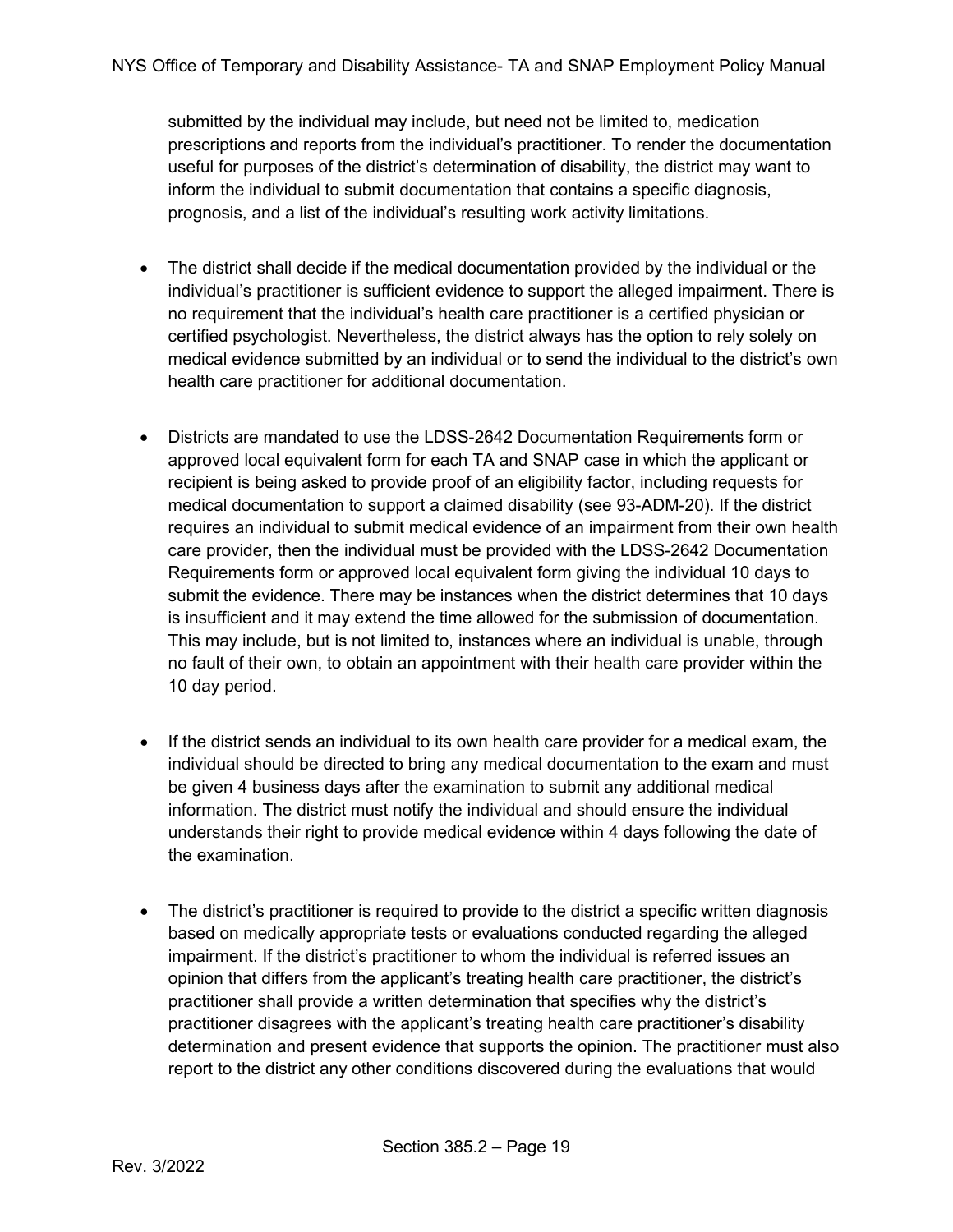affect the individual's participation in work activities. The district must provide the individual a copy of the district practitioner's report.

• The district must provide written notification of its determination. If the individual does not agree with the district's determination of their exempt/ non-exempt status and any limitations, they have only 10 days from the issuance of the LDSS 4005 or 4005(a) to request a fair hearing. If the individual requests a fair hearing within the 10 days, the district may not require the individual to participate in work activities pending the fair hearing determination. However, if the individual agrees to the assignment, a district may assign such an individual to a work assignment consistent with any alleged limitations.

#### Collection of Medical Evidence

Rather than relying solely on an individual's practitioner to determine to what extent an individual can participate in work activities, districts may find it advantageous to employ or contract with someone qualified to interpret medical evaluations provided by individuals' health care practitioners, or to contract with a provider to examine individuals directly and make a determination. It is beneficial to both the client and the district to have a medical professional consult on determinations and to identify any necessary treatment or accommodations. The examining professional should be made aware of the purpose of the evaluation and how the district will use the results. A district may want to:

- attach a cover letter to the medical form that explains what information the district needs and how it will be applied;
- contract with a specific provider who is aware of the district's goals and intent;
- speak with the individual's examining professional directly if the medical documentation requires clarification or is inconsistent with your observations.

See Appendix A of the manual for a sample cover letter to accompany the request for medical information.

#### Misrepresentation of a Disability

If the local district has reason to believe an individual does not have a claimed disability or limitation, and such belief is based in fact upon medical or other evidence, the district must provide the individual written notification that a TA sanction may be imposed if the medical evaluation process results in a determination that the individual does not suffer from a limitation. Districts should then impose a sanction if the medical evidence indicates there was no basis for the individual's claim and the district determines that the individual intentionally misrepresented their medical condition. Regardless of whether the household has dependent children or not, the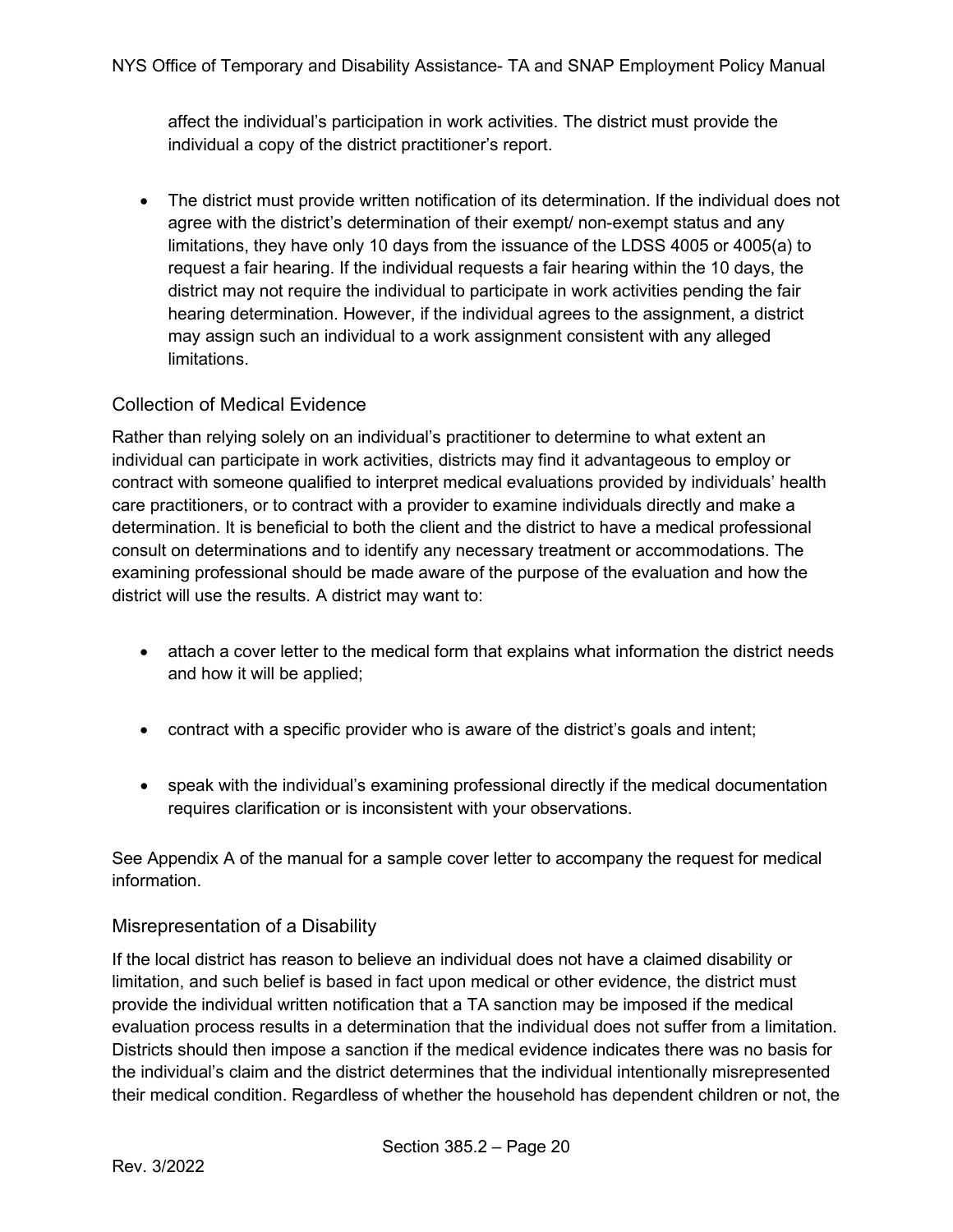sanction period is 90 days for the first sanction, 150 days for the second, and 180 days for the third. (See Section 385.12 of this manual for specific information regarding a sanction for misrepresentation of a disability.) This sanction notice is supported by the automated client notices system.

#### Relationship Between Disability Review Procedure and Assessment Requirements

A determination of exempt/non-exempt status is distinct from the assessment requirements outlined in Sections 385.6 and 385.7 of this manual and 18 NYCRR 385.6 and 18 NYCRR 385.7; however, a district may choose to fulfill both requirements at the same time. Districts have the option to make the determination of an individual's exempt/non-exempt status either before conducting an employability assessment or in conjunction with the assessment process. However, the information obtained about the individual when determining exempt/non-exempt status should be incorporated in the individual's assessment and employability plan. The assessment and employability plan should reflect an individual's current circumstances and therefore should be updated as circumstances change, including when an individual's exempt/non-exempt status changes. When fulfilling these requirements, districts must consider the following:

- An individual's exempt/non-exempt status must be determined prior to making an employment assignment and must be reviewed at recertification or sooner if there is reason to believe an individual's status may have changed. As described above, changes should be incorporated in the assessment and employment plan.
- Employment assessments for households with dependent children must be completed within 90 days of case opening and are required of both the exempt and the non-exempt as described in 18 NYCRR 385.6.
- Employment assessments for households without dependent children must be conducted within a year of the date of application for Safety Net assistance. Districts are only required to complete an employment assessment of those non-exempt from employment requirements as described in 18 NYCRR 385.7. However, districts are encouraged to provide assessments to all adult individuals and may require these individuals who are applying for or receiving TA and are part of a household without dependent children to comply with an employment assessment, in accordance with section 3.3 of the district's biennial employment plan.
- Only non-exempt individuals may be assigned to a work activity prior to completion of the employment assessment as described in 18 NYCRR 385.6 and 18 NYCRR 385.7.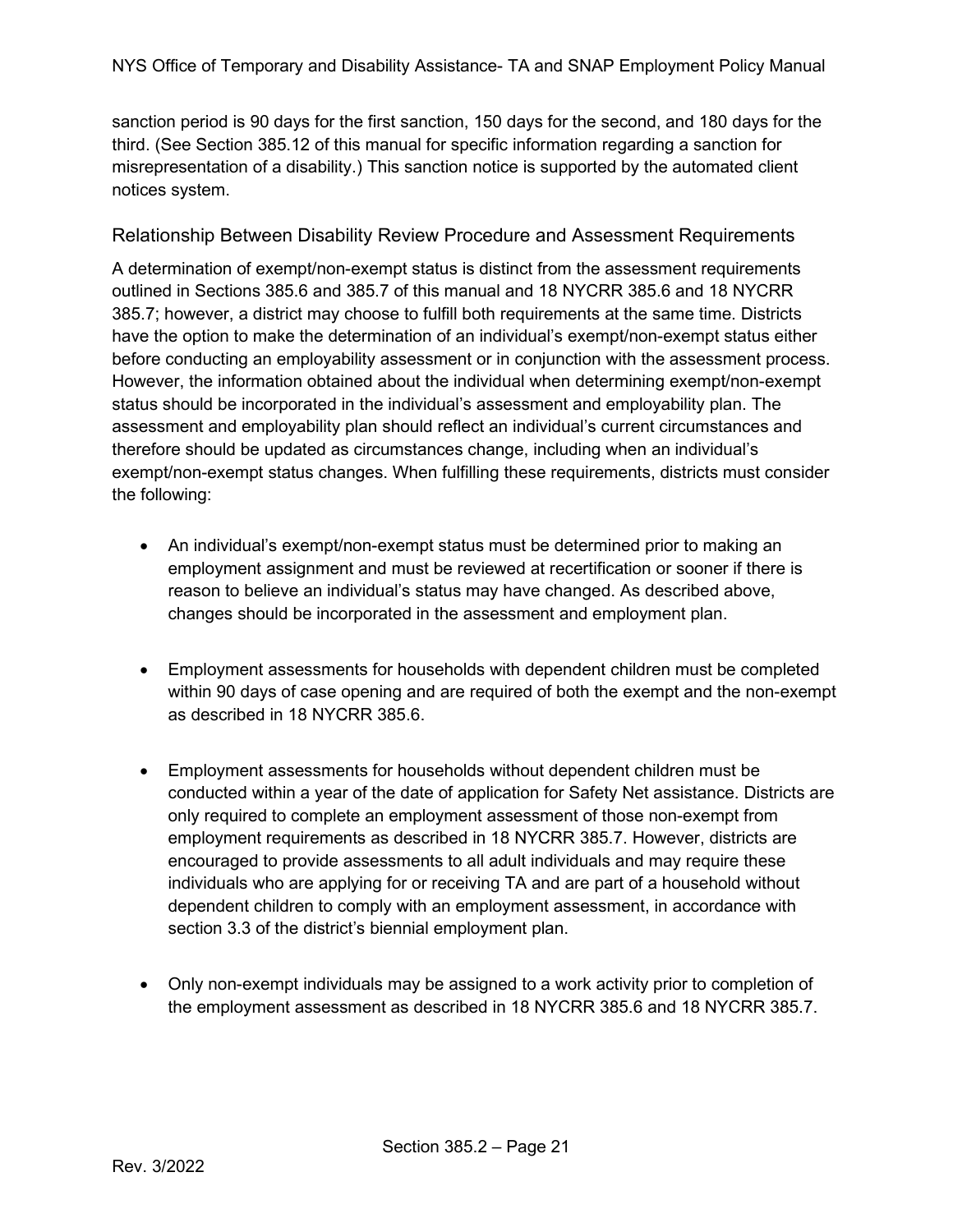### <span id="page-21-0"></span>Medical Documentation Requirements

#### Referenced in: 18NYCRR 385.2(d) SSL § 332-b

The collection of documentation regarding an individual's health status is subject to disability review procedure requirements, even if the information is requested during the individual's employability assessment and plan. Client penalties for failure to comply with the district's efforts to document an alleged medical barrier differ from the penalties for noncompliance with an assessment.

#### Medical Documentation Requirements for Clients

Periodic medical reviews are necessary to update an individual's progress toward economic self-sufficiency for individuals who are work-limited, or potentially non-exempt. Districts should reevaluate an individual's exempt/non-exempt status at least annually at recertification and whenever there is reason to believe the status may have changed.

The request for medical documentation or referral of an individual to a medical assessment for the purpose of determining exempt/non-exempt status is an eligibility requirement as stated in 18 NYCRR 385.2(d). An individual who fails to cooperate with the district's effort to obtain medical documentation is subject to case denial or closing for noncompliance (the entire filing unit closes or is denied assistance), unless the individual has agreed to participate without accommodation in accordance with voluntary disclosure procedures described above. Requests for medical documentation that are subject to case denial or closing include, but are not necessarily limited to, requests under the following circumstances:

- An initial determination of TA exempt/non-exempt status when the individual alleges a work limitation or has demonstrated an inability to function in an activity;
- An update or review of an individual previously determined to be exempt, including the potentially non-exempt;
- An update or review of an individual previously determined to be work-limited;
- A determination of exempt/non-exempt status following a new claim of disability by nonexempt recipients; and
- To develop a treatment plan for individuals with medical limitations (both exempt and non-exempt).

There are certain circumstances for which a district may request medical documentation that are not eligibility requirements. These circumstances include: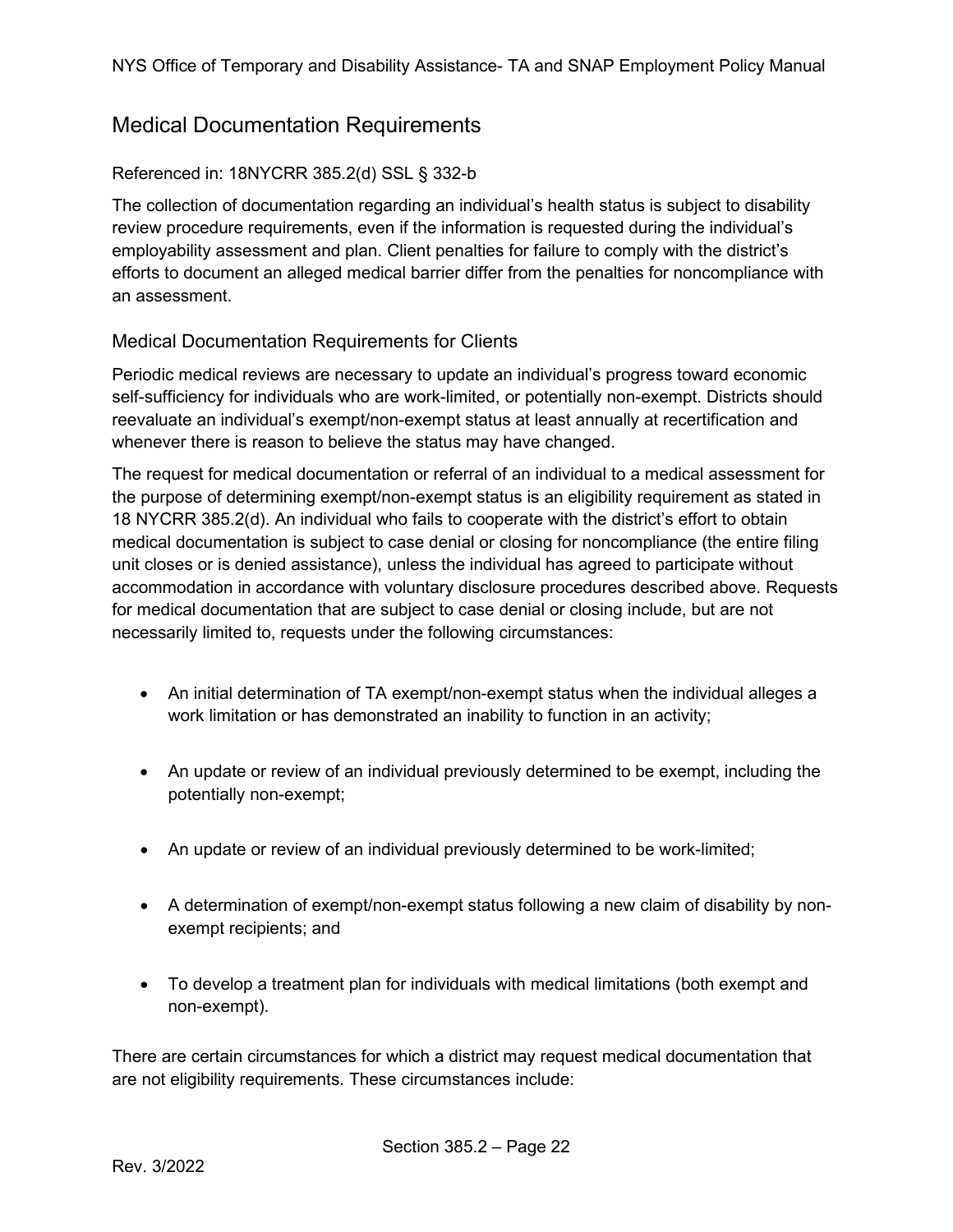- The continued claim of the same disability made by a nonexempt recipient. An individual who claimed a disability and was determined by the district to be non-exempt but does not agree with the district determination always has the right to furnish additional evidence. However, if the individual does not request a fair hearing within 10 days of being notified that they are nonexempt, the individual must participate in employment programs as assigned. The individual remains non-exempt until, and unless, the district determines the individual to be exempt;
- Failure to cooperate with efforts to obtain medical documentation required by a worksite prior to participation in a particular work assignment. An individual who fails to cooperate with efforts to obtain medical documentation that is required by the worksite is considered to be noncompliant with an employment assignment and subject to a prorata employment sanction.

# <span id="page-22-0"></span>Employment Requirements for Each Exempt/Non-Exempt Status

The employment activities an individual may be assigned to and the subsequent penalties for noncompliance differ depending on the individual's exempt/ non-exempt status. Districts must assign employment activities that are consistent with individuals' abilities and must ensure that any limitations are accommodated. Additionally, because current information regarding an individual's abilities is essential to support employment assignments that best promote selfsufficiency, districts should ensure that they update information about the individual's abilities as necessary. The following describes the health-related categories of participation for each exempt/non-exempt status and provides guidelines that broadly outline the allowable employment activities for each category.

#### Non-Exempt

An individual should be determined to be non-exempt if the individual is capable of participating in work activities. Non-exempt individuals range from those who have few or no work-related limitations to those with more severe limitations, but for whom an employment assignment with accommodation is appropriate.

Non-exempt individuals fall within one of the following categories:

**1)** Non-Exempt: No limitations. Does not meet one of the exemptions in 18 NYCRR 385.2

- The individual has no physical or mental health barriers to employment and can fully participate in work activities.
- The individual may be assigned to any work activity included in 18 NYCRR 385.9 or to participate in an assessment as required by 18 NYCRR 385.6 and 18 NYCRR 385.7.

**2)** Non-Exempt, but Work Limited - See 18 NYCRR 385.2(d)(13)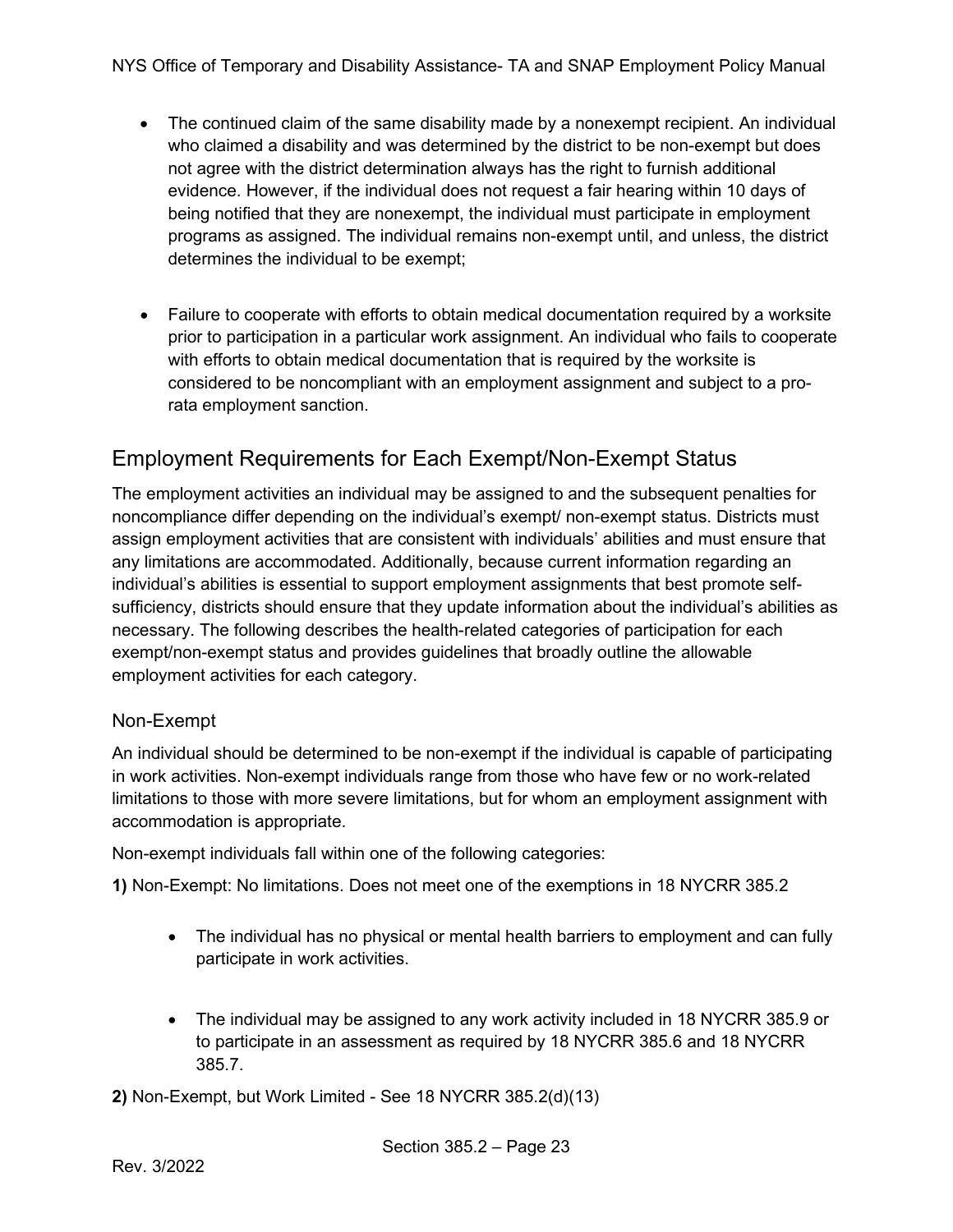- The individual possesses physical and/or mental health barriers to employment which may range from mild to severe. However, the individual is able to participate in work activities with appropriate accommodation.
- The individual may be assigned to any work activity included in 18 NYCRR 385.9; however, any assignment must be consistent with the individual's limitations. The individual is also required to participate in an assessment as required by 18 NYCRR 385.6 and 18 NYCRR 385.7.
	- $\triangleright$  Districts must inform worksite supervisors in writing of the individual's limitations to ensure they are accommodated. This information should be presented in a manner that is easily understood by the supervisor and which does not disclose a specific diagnosis of disability. For example, inform the supervisor that the individual cannot lift over 10 pounds, but not the specific medical diagnosis. The information must be transmitted as confidential, protected information.
	- $\triangleright$  The district cannot assign the individual to a work activity which would interfere with a medical treatment plan or which otherwise would be inappropriate in view of the individual's medical limitations.
- The individual is required to accept any reasonable medical care or otherwise comply with a treatment plan deemed necessary to improve the individual's ability to work.
	- $\triangleright$  Treatment plans may include vocational rehabilitation or therapy and should be developed by a qualified individual.
	- $\triangleright$  Each plan must be appropriate and beneficial to the individual's needs and consistent with their limitations.
	- $\triangleright$  Treatment intensity and frequency should correspond to the severity of the individual's limitations.

Note: Individuals with suspected limitations who wish to be assigned without accommodation according to the voluntary disclosure procedures described above are considered to be non-exempt and may be assigned to work activities without accommodation. However, the individual may at any time decide to comply with efforts to identify his or her suspected disability and the district must then follow the disability review procedure requirements described above.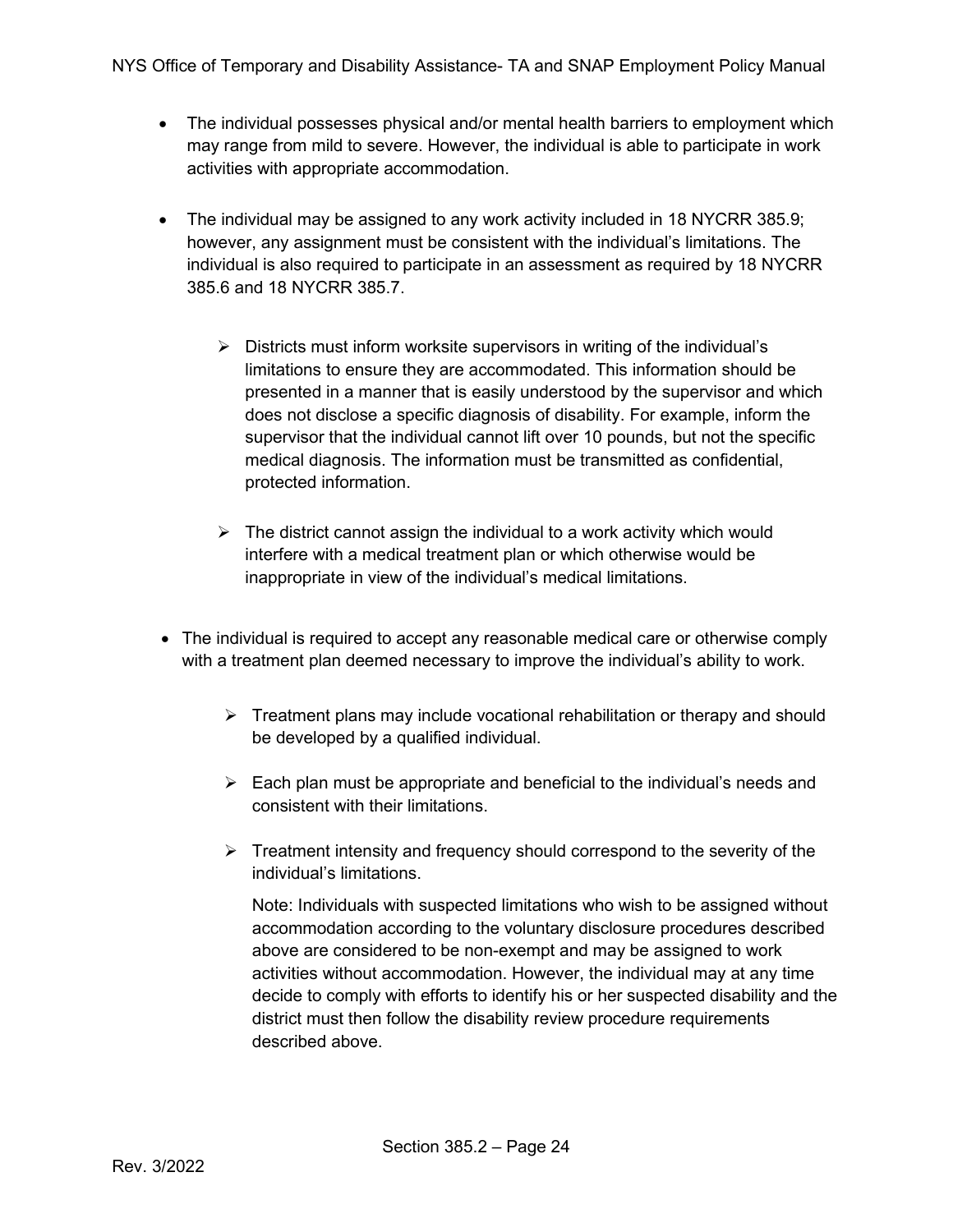Additionally, if the individual demonstrates an inability to successfully function in a work setting, the district may require medical evaluations, assessments, and resulting necessary treatment.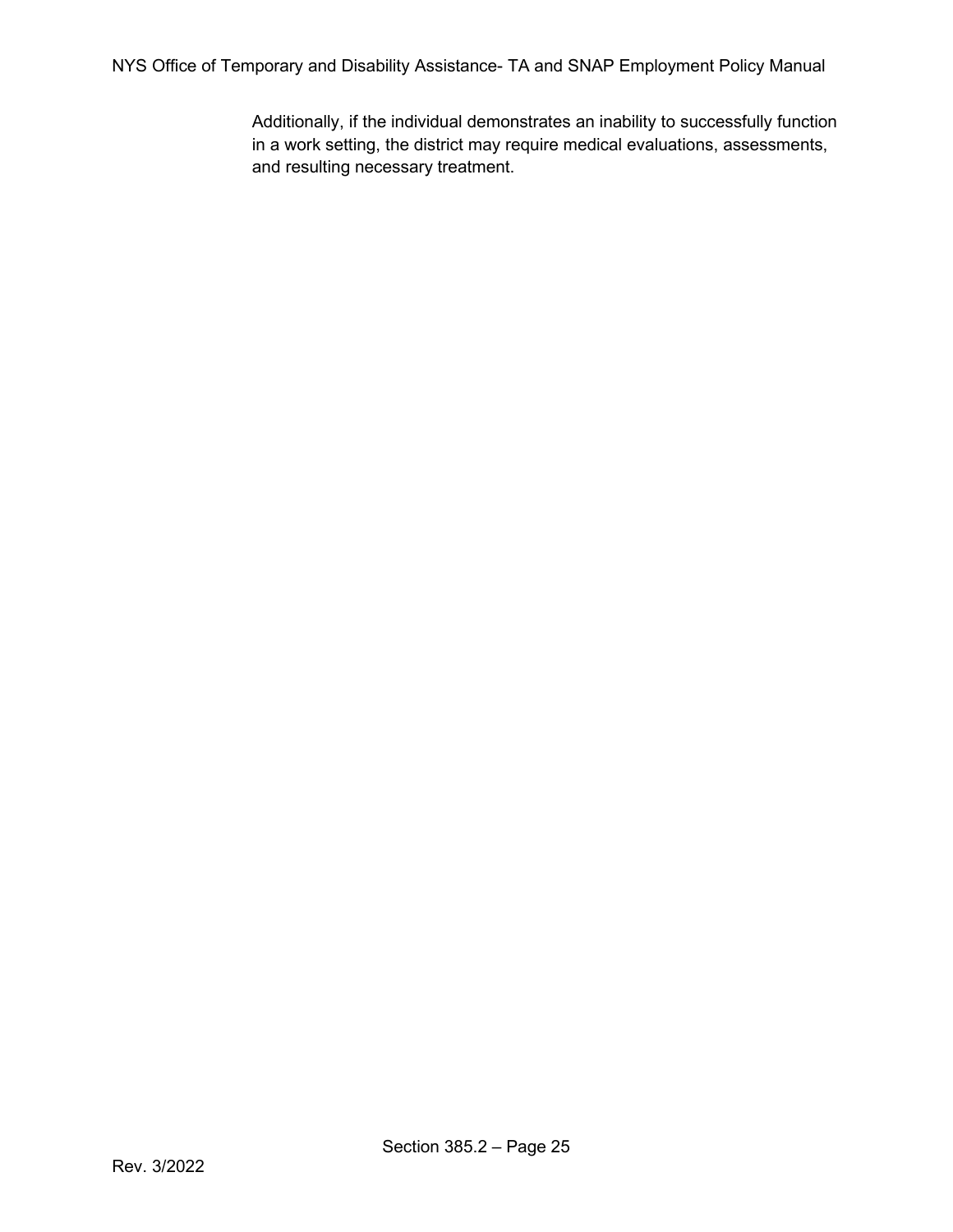#### Exempt

Exempt individuals include those who are unavailable for a work assignment for reasons such as being needed as a caretaker of another individual, being exempt due to age and being exempt due to health-related limitations.

#### **An individual should be determined to be exempt due to health factors if the individual is not currently capable of employment in any capacity. Individuals who have been determined to be exempt by the district through the disability review procedure may not be required to participate in the work activities described in 18 NYCRR 385.9.**

Districts are required to determine whether or not an individual who has been determined to be exempt from participation in work activities has the potential to be restored to self-sufficiency through rehabilitation and may require such individuals to participate in rehabilitation or treatment programs, as appropriate. Districts may assign individuals determined to be exempt from participation in work activities to treatment that has been determined by a health care practitioner as appropriate and necessary to improve the individual's ability to work.

#### Exempt: Time-Limited Condition

- The individual has a condition that results in a temporary removal from the workforce (e.g., a broken leg or postpartum 6-week period).
- There should be no work assignment for the time period defined by the limitation, following which the individual's condition should be reevaluated.
- The individual is required to participate in an employment assessment as required by 18 NYCRR 385.6 and 18 NYCRR 385.7.
- The individual may be required to comply with medical treatment necessary for recovery.

#### Exempt: Potentially Non-Exempt

- An individual who is currently exempt due to significant physical or mental health barriers to employment such that an assignment to work activities would be inappropriate, may be considered potentially "non-exempt" to the extent that treatment, as determined necessary by a health care professional, is expected to improve the individual's health so they are able to participate in work activities or employment. This category includes those individuals with significant developmental barriers who are currently incapable of competitive employment but have the ability to participate in Vocational Rehabilitation Services as determined appropriate and necessary by treating professionals.
- The individual may not be required to participate in work activities.
- The individual is required to participate in an employment assessment as required by 18 NYCRR 385.6 and 18 NYCRR 385.7.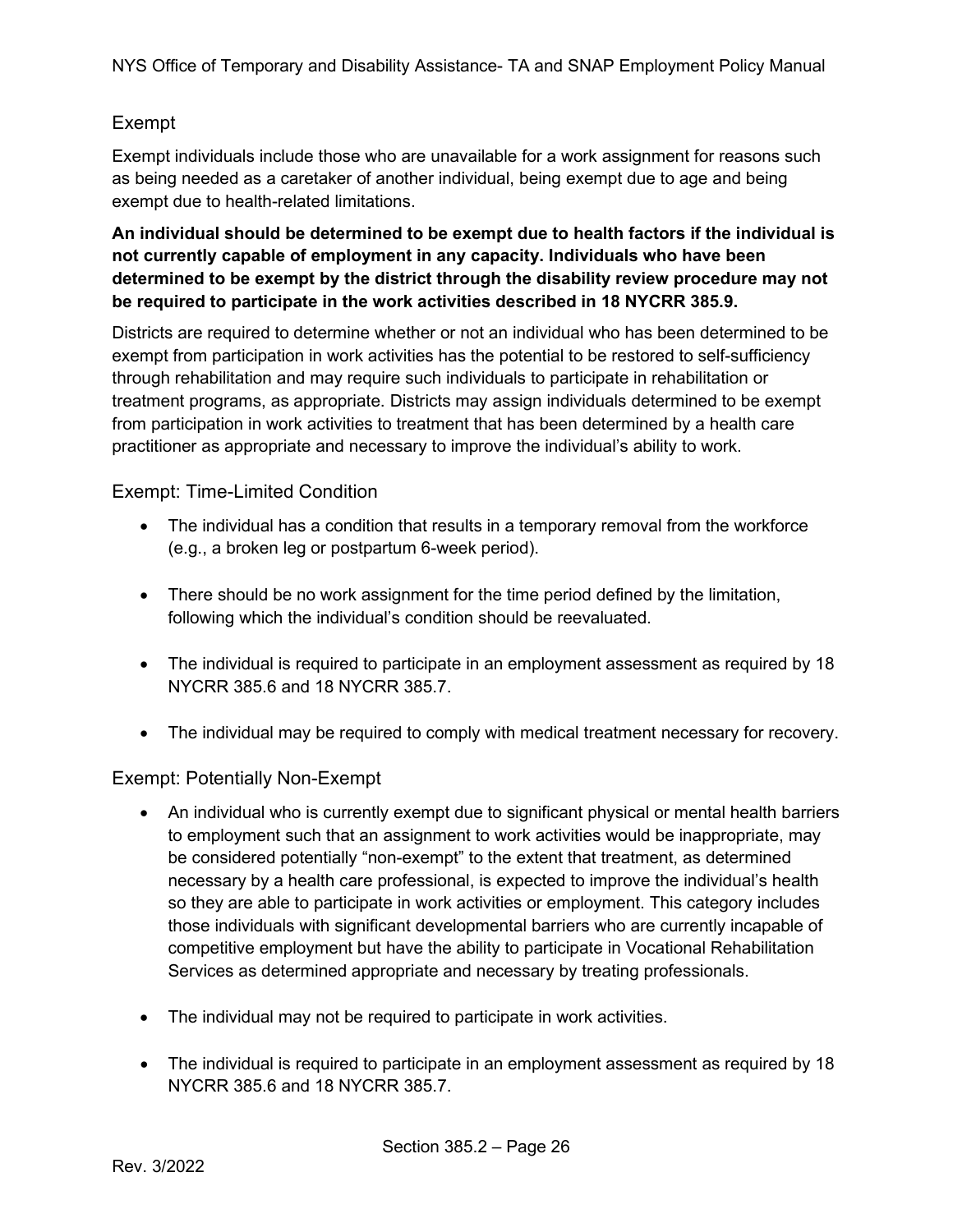- The individual is required to accept any reasonable medical care or treatment as determined by a medical professional that will assist the individual in recovering from the mental or physical impairment; accept referral to and enrollment in a program of vocational rehabilitation, training and other essential rehabilitation designed to restore an individual to self-sufficiency, and give evidence, as requested by the social services official, that they are participating in such program as assigned by the district.
- Any treatment plan must be appropriate and beneficial to the individual's needs and consistent with their limitations.
- Treatment intensity should correspond to the severity of the individual's limitations.
- Treatment may include work-like activities if part of a treatment assignment prescribed by a health care professional. Districts may not independently assign such individuals to work activities.

Exempt individuals who in the judgment of the social services official have the potential to be restored to self-sufficiency through rehabilitation or treatment determined by a medical professional to be necessary to improve the individual's ability to work may not also be required by the district to apply for SSI as an eligibility factor for receipt of Temporary Assistance. The individual may elect to pursue an application for SSI benefits on their own, and the district may elect to assist the individual with that application, but the submittal of an SSI application or appeal of a denied application may not be considered an eligibility requirement if the individual is also being required by the district to engage in treatment necessary for a restoration to selfsufficiency. An exempt individual should only be required to engage in recommended treatment when medical documentation supports treatment as a reasonable option for the individual to improve their condition enough to engage in work activities.

#### Exempt: Permanently Unable to Participate

- The individual possesses severe and permanent barriers to employment and would not currently benefit from rehabilitation or treatment. This category may include individuals who voluntarily participate in a sheltered workshop setting and are not currently expected to become able to work in the future.
- The individual may not be required to participate in work activities or any other employment-related activities.
- The individual is still required to participate in an employment assessment as required by 18 NYCRR 385.6 and 18 NYCRR 385.7 (see Note below).
- An SSI application should be filed and actively pursued.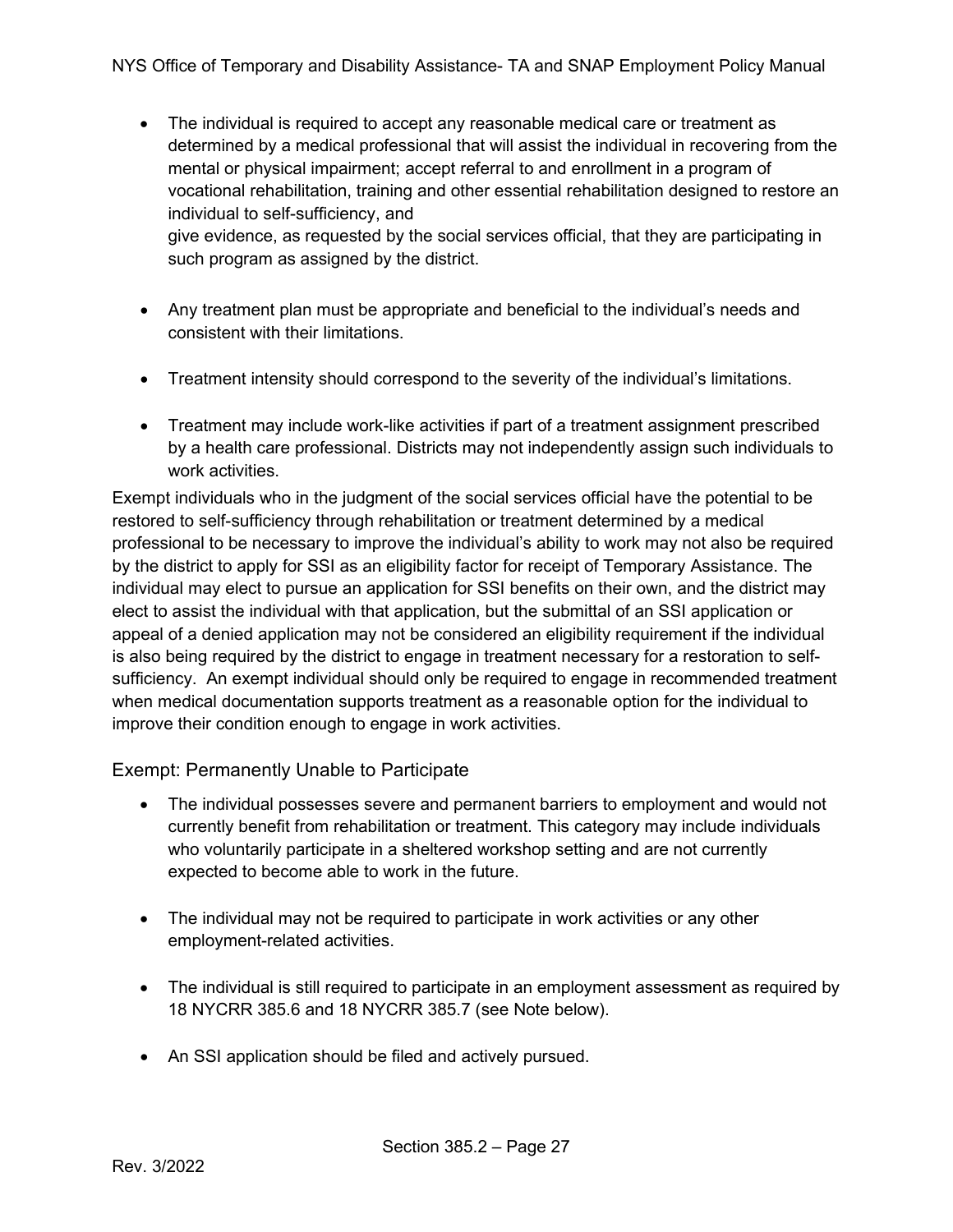NYS Office of Temporary and Disability Assistance- TA and SNAP Employment Policy Manual

Exempt individuals who in the judgement of the social services official do not have the potential to be restored to self-sufficiency are generally required to apply for SSI benefits. If a district finds that a TA applicant or recipient reasonably appears to be eligible for SSI, the district must require the applicant or recipient to apply for SSI benefits, follow through on the application for such benefits and accept such benefits, if eligible. When requiring an individual to apply to SSI as a condition of eligibility for receipt of TA the district should assign the individual employability code 43 (incapacitated/disabled SSI applicant). Individuals who are assigned employability code 43 and required by the district to apply for SSI benefits as a condition of eligibility for TA cannot also be required to engage in treatment as the district has determined that the individual does not have the potential to be restored to self-sufficiency, and reasonably appears to be eligible for SSI.

As noted in 04 ADM-05, if the TA applicant or recipient is not physically or emotionally capable of applying for SSI benefits, the district must provide services that are necessary to ensure that the individual is assisted in applying for and following through with the application for SSI benefits including helping the individual complete the application or filing for an appeal, as appropriate. In such instances, the TA benefits shall not be reduced or discontinued for failure to apply for SSI benefits.

Individuals whose application for SSI benefits are denied, but are still unable to participate in work activities including employment because of a medical condition that reasonably appears to qualify the individual for SSI, must be required to file an appeal to maintain his/her eligibility for temporary assistance benefits. Please refer to 06-ADM-06 for additional guidance.

#### Assessment Requirements for Exempt Individuals

Note: A TA recipient who willfully and without good cause fails or refuses to comply with assessment requirements is subject to a pro-rata sanction in accordance with 18 NYCRR 385.12. An applicant who fails to comply with assessment requirements is denied (case denial) [see 18 NYCRR 385.6(a)(6)(1) or 385.7(a)(6)(1)].

#### Additional Considerations

An individual whose disability is due to alcohol or substance abuse is subject to the requirements of 18 NYCRR 351.2(i). However, the individual must still be considered within the framework of ability listed above when determining their exempt status. This determination is best done in cooperation with the provider who completes the formal drug/alcohol assessment.

#### <span id="page-27-0"></span>HIV Clients

An individual who is eligible to receive health services through a comprehensive HIV special needs plan (Social Services Law § 364-j(1)(n)) shall be considered to be either disabled or work limited by the district. In each instance, assessment requirements should follow the requirements of either disabled or work-limited.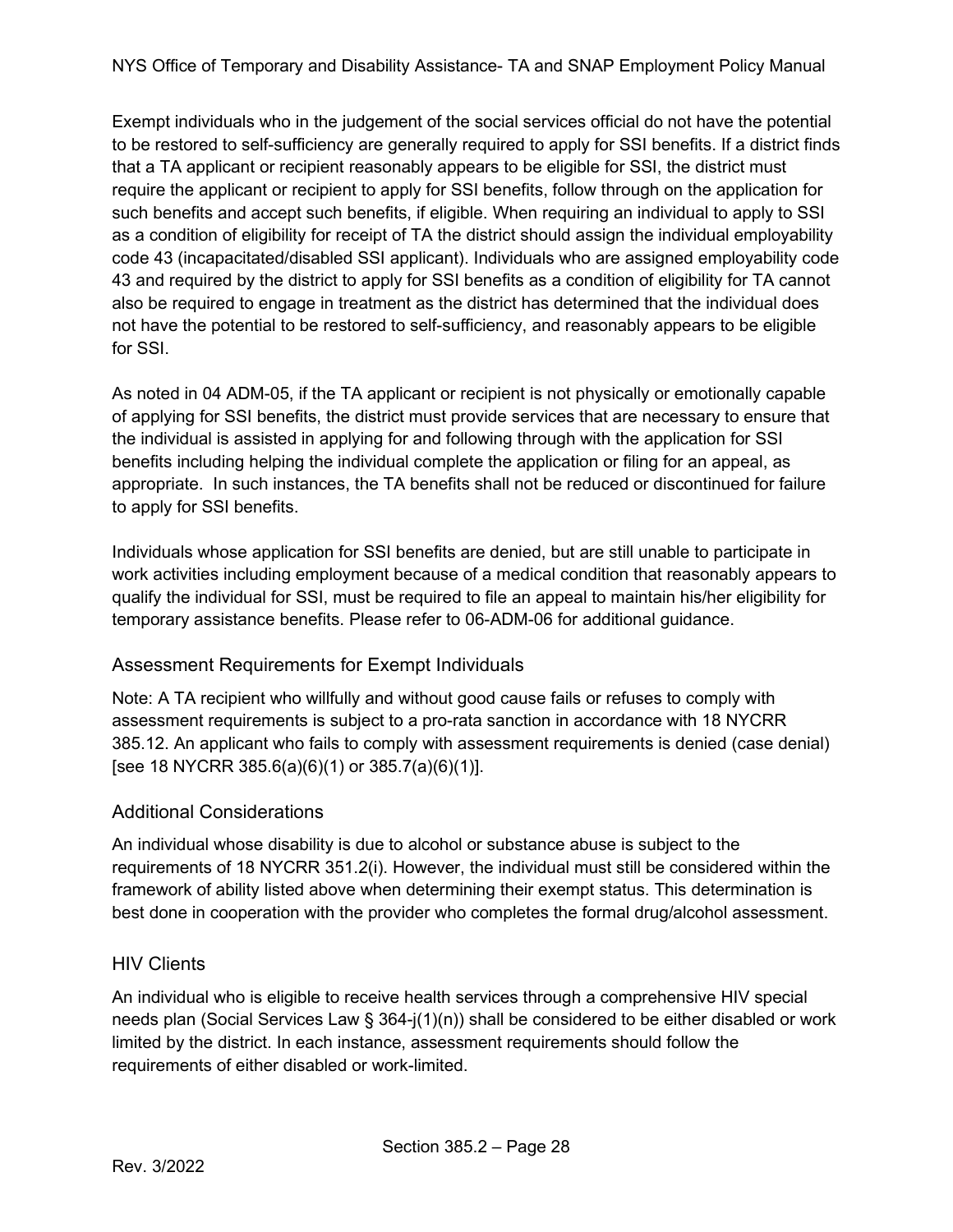#### <span id="page-28-0"></span>SSI Applicants not Categorically Exempt

An individual with physical or mental disabilities may pursue SSI/SSD independently or as required by the district. These individuals are still required to comply with the disability review procedure and to cooperate with efforts to determine their exempt/non-exempt status. Individuals who are required by the district to apply for SSI as a condition of eligibility are considered exempt and cannot be assigned to work activities (see 06-ADM-06). If an individual is required by the district to apply for SSI as a condition of eligibility for TA, then the district may only assign the individual to work activities if it determines, based on medical evidence, that the individual is no longer required to pursue SSI as a condition of eligibility, and has notified the individual that they are no longer exempt from work requirements.

# <span id="page-28-1"></span>Client Penalties for Noncompliance with Employment Requirements

The penalty imposed for failure to comply with TA employment requirements will vary depending on whether or not the individual is exempt or non-exempt from assignment to work activities and whether or not the individual is an applicant or a recipient of TA. Specific information regarding the imposition of a work-related sanction or other penalty is contained in Sections 385.11 and 385.12 of this manual.

### <span id="page-28-2"></span>Non-Exempt Sanction

Non-Exempt Consequences of Noncompliance

- A non-exempt TA applicant or recipient who willfully and without good cause fails or refuses to comply with an employment requirement (other than applicant job search and applicant assessment) is subject to conciliation and a pro-rata sanction (except as noted below).
- A non-exempt TA applicant who fails to comply with job search or an assessment is not eligible for TA and the household's application for TA shall be denied. See 18 NYCRR 385.9(e) and Section 385.9 of this manual for additional information regarding job search and related activities. See 18 NYCRR 385.6 and 18 NYCRR 385.7 and Sections 385.6 and 385.7 of this manual for additional information on assessment requirements.

# <span id="page-28-3"></span>Exempt Individual Ineligible

Exempt Consequences of Noncompliance

 An exempt individual, who the district has determined has the potential to restore their employability, who without good cause fails or refuses to accept referral to or participate in reasonable medical care, treatment or rehabilitation determined by a medical professional to be necessary to improve the individual's ability to work, is ineligible for assistance (removed from the case) until compliance (see 18 NYCRR 385.2 (e)) in accordance with 18 NYCRR 385.12.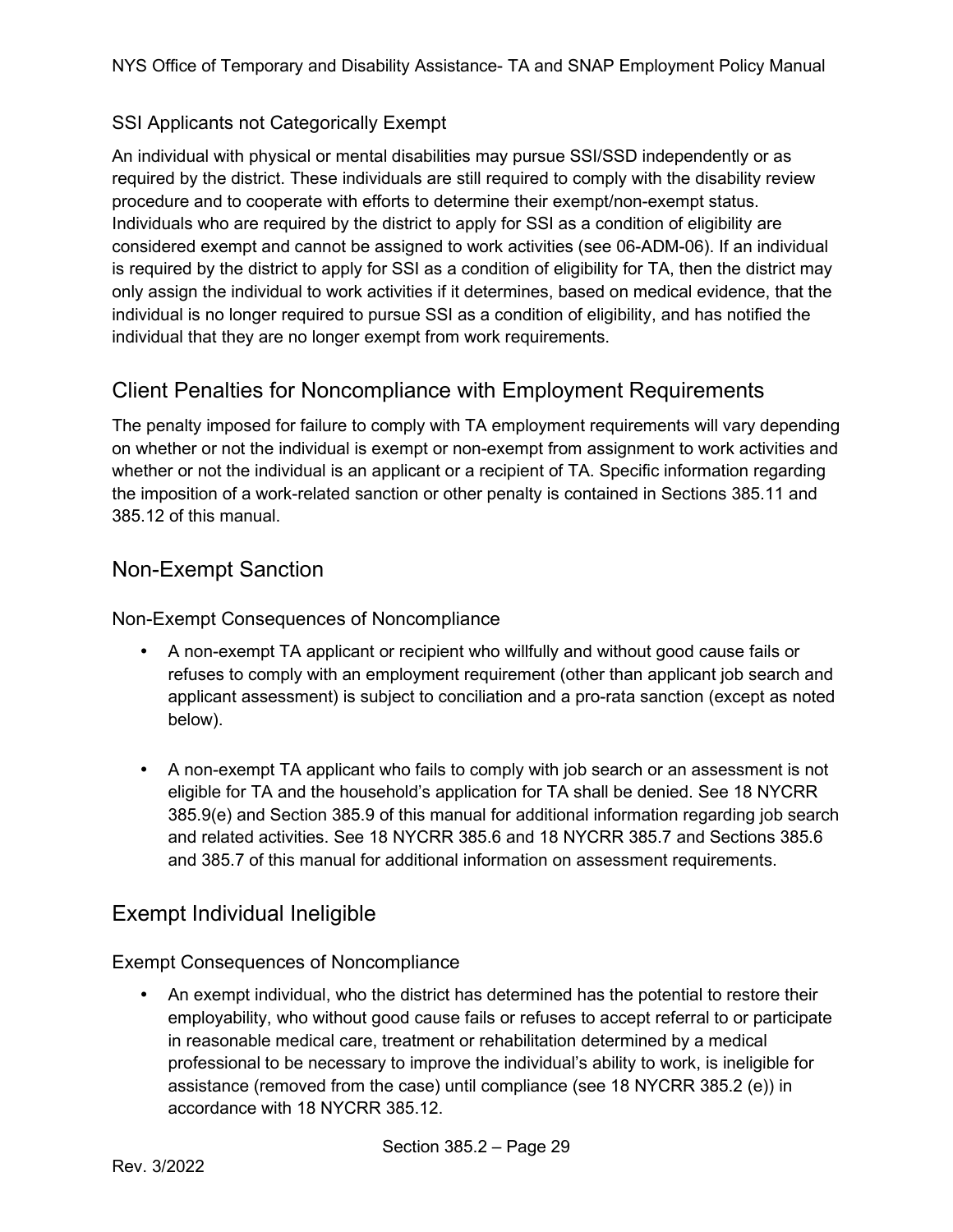- An exempt TA recipient who willfully and without good cause fails or refuses to comply with assessment requirements is subject to conciliation and a pro-rata sanction in accordance with 18 NYCRR 385.12.
- An exempt TA applicant who fails or refuses without good cause to comply with an assessment is not eligible for public assistance and the household's application for TA shall be denied. See 18 NYCRR 385.6 and 18 NYCRR 385.7 and Sections 385.6 and 385.7 of this manual for more information regarding assessment requirements.

#### Good Cause Considerations

Districts must consider the individual's limitations and abilities when determining whether or not noncompliance was willful and without good cause. It may be appropriate to first determine if the individual's condition has precipitated the noncompliance. In those instances when a recipient is receiving services from a mental health professional, substance abuse counselor or other similar professional, it may be appropriate to have the professional intervene to determine the reason for noncompliance and/or to facilitate re-engagement.

When determining whether noncompliance with a treatment requirement occurred without good cause, the district must consider whether or not continued treatment is appropriate as a work assignment, in particular if the individual is successfully participating with all other work assignments.

When determining whether noncompliance occurred without good cause for those individuals who chose to participate without accommodation, in lieu of cooperating with efforts to identify a suspected disability (voluntary disclosure procedure), the district should consider whether the suspected impairment may have contributed to the failure and address the suspected impairment again with the individual. If the district feels the individual's suspected impairment contributed to the failure, and the individual now agrees to cooperate with the disability review procedure requirements, the district may consider the individual to have had good cause for the failure.

# <span id="page-29-0"></span>Separate SNAP Determination

When an TA/SNAP applicant or recipient individual fails to comply with the requirement to provide verification of a claimed exemption from SNAP work requirements, a separate determination regarding ongoing eligibility for SNAP benefits must be made. See Section 385.3, Section 385.12 and Section 385.13 of this manual for additional information regarding SNAP work requirements.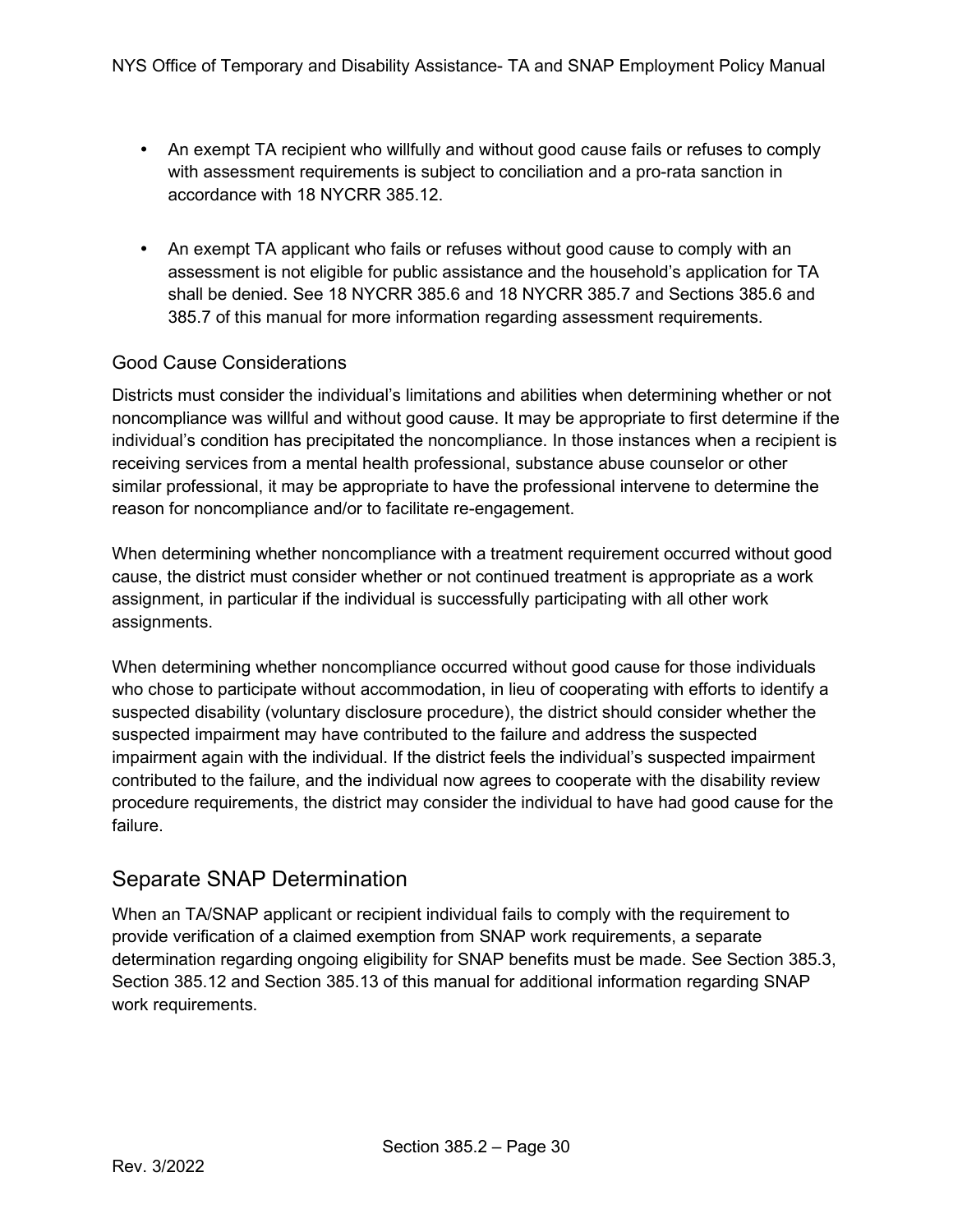# <span id="page-30-0"></span>Engaged-in-Work Requirement

Districts are responsible for making sure recipients of TA are "engaged in work" within the following specified time periods:

- A parent or caretaker of a dependent child receiving federally funded TA Family Assistance or TANF-funded Safety Net Assistance) must be engaged in work as soon as practicable, no later than 24 months from the date the individual first receives federally funded TA. The 24- month period includes non-consecutive months of assistance and does not include any assistance received before December 2, 1996.
- A parent or caretaker of a dependent child receiving TA that is not federally funded (non-TANF Safety Net Assistance) and who is not exempt from participation in work activities due to a disability must be engaged in work as soon as practicable.
- An adult member of a household without dependent children receiving TA who is not exempt from participation in work activities due to a disability must be engaged in work as soon as practicable.

The term "engaged in work" is defined by each district in its local TA and SNAP Employment Plan and should include all activities that the district determines as appropriate to move individuals toward self-sufficiency or otherwise become engaged to the extent possible. As such, "engaged-in-work" may include activities other than the standard work activities described in 18 NYCRR 385.9. For example, a district may wish to include participation in substance abuse or mental health treatment in its definition of "engaged in work."

Districts should note that the term "engaged in work" is defined separately for participation rate purposes, where it refers to the type of participation that counts toward participation rates (see Section 385.8 of this manual).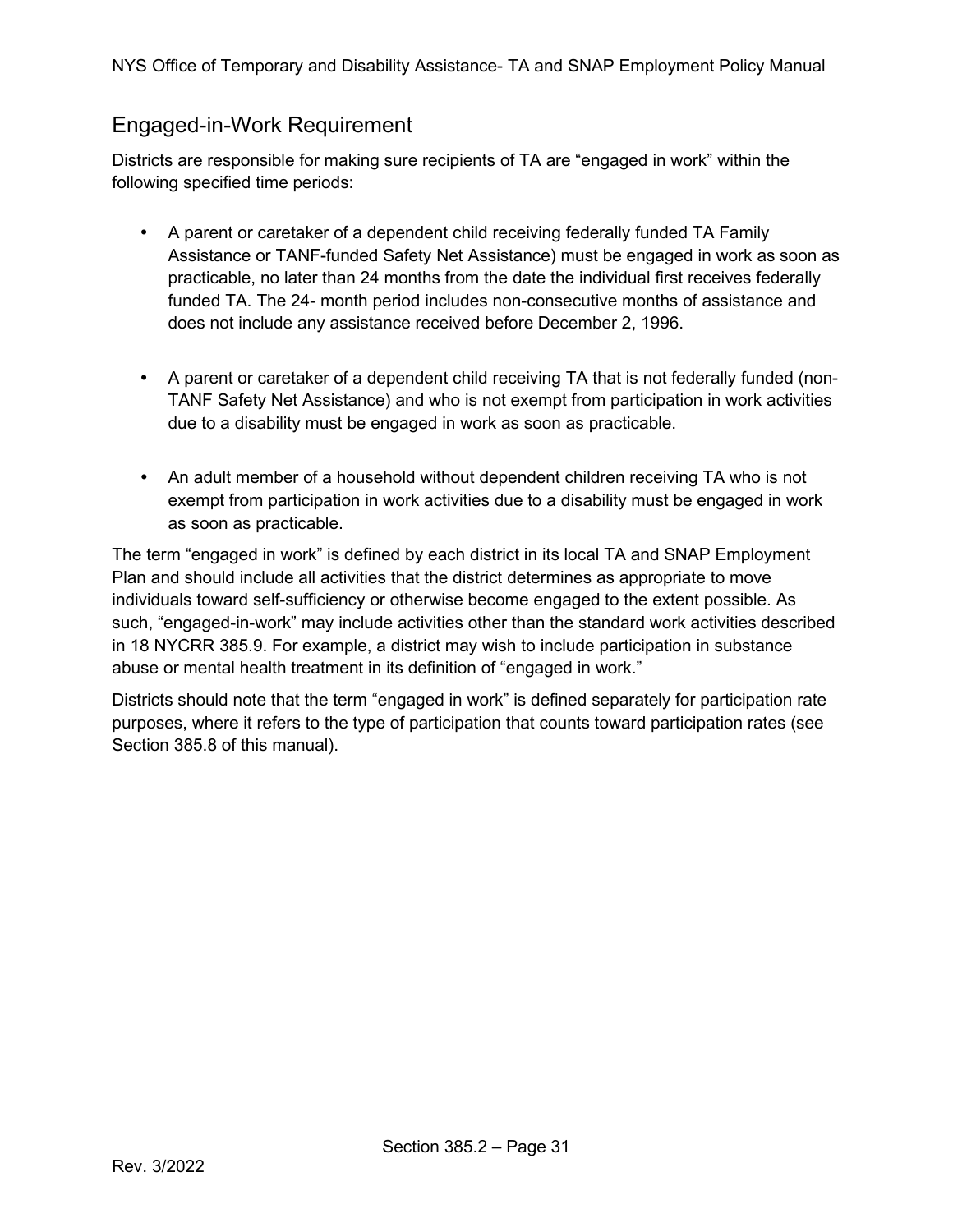# <span id="page-31-0"></span>Part C - Questions and Answers

### <span id="page-31-1"></span>Participation Requirements/Exemptions

- Q.1 Can a parent in a two-parent household be exempt because they are the caretaker of a child less than twelve months of age?
- A.1 Yes, a parent in a two-parent household can be excused from participation because they are the caretaker of a child less than twelve months of age up to a lifetime maximum of twelve months. Because only true single parent families with the exemption are removed from the TANF All Families denominator, the case would remain in the TANF two-parent and All Families denominators and the household is required to meet two-parent participation requirements. For example, a two-parent family without child care is required to participate thirty-five hours weekly. If one parent is exempt because they are the caretaker of a child under twelve months of age, the other parent must participate at least thirty-five hours for the household to meet the minimum participation requirements.
- Q.2 A Family Assistance applicant has a child who is four months old. Is the applicant exempt?
- A.2 Normally, the three-month exemption will be used in the first three months after the child's birth; however, districts have the discretion to allow the exemption for more than three months as long as the parent does not receive the exemption for more than twelve months in their lifetime. The district should consider the need for the exemption based on the household's circumstances, availability of child care for children this age, the district's participation rate requirements, and any other pertinent information when determining whether to extend the exemption beyond three months for any one child.
- Q.3 How long can a person be exempt from employment requirements?
- A.3 While there is no time limit on how long an individual may be exempt, there is the expectation that certain exempt individuals will progress so they are able to participate in traditional work activities. These individuals should be evaluated periodically to monitor treatment progress and to determine if their ability to participate in work activities has changed. If improvement is not seen within a reasonable amount of time, the need for treatment should be re-evaluated, as well as eligibility for SSI/SSD. For those individuals considered permanently unable to participate, SSI and SSD should be pursued. The condition of those who are denied SSI/SSD should be re-evaluated to determine if rehabilitation or treatment is warranted.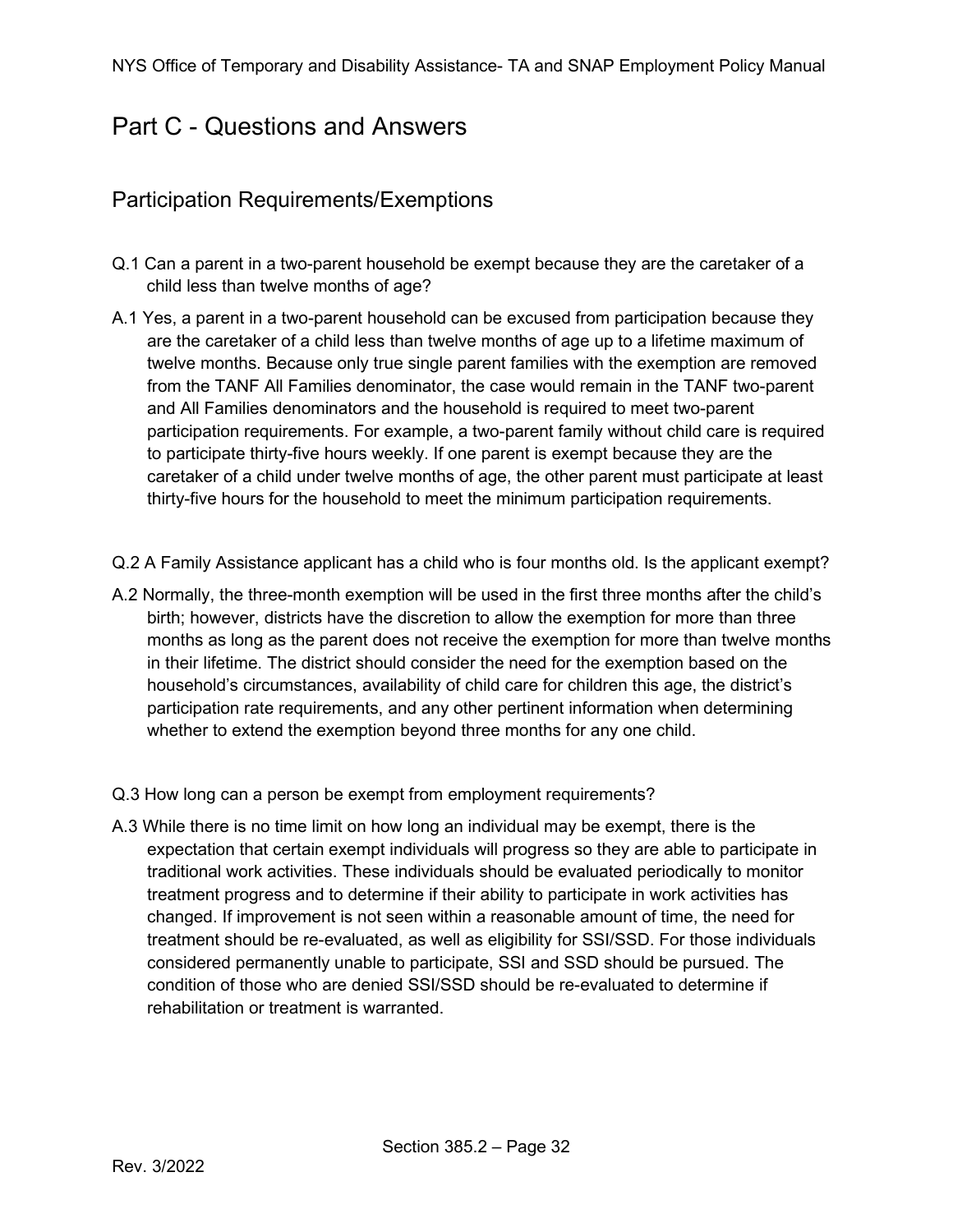- Q.4 Must TA applicants and recipients be notified as to whether or not the social services official has determined that they are exempt from work requirements?
- A.4 Districts must use the LDSS-4005 Notification of Temporary Assistance Work Requirements Determination (Exempt) (or an approved local equivalent) to notify an individual that they have been determined to be exempt whenever an individual alleges to be unable to participate, or the individual otherwise participates in the employability disability review process described in 18 NYCRR 385.2. This notice is included in Appendix C of the Employment Manual.
- Q.5 What is the difference between the LDSS-4005 (Notification of Temporary Assistance Work Requirements Determination (Exempt)) and the LDSS-4005(a) (Notification of Temporary Assistance Work Requirements Determination (Nonexempt)) and when must they be issued?
- A.5 The LDSS-4005 (Notification of Temporary Assistance Work Requirements Determination (Exempt)) is issued to notify an individual they have been determined to be exempt from work requirements. The LDSS-4005(a) (Notification of Temporary Assistance Work Requirements Determination (Nonexempt)) is issued to notify an individual they have been determined to be non-exempt from employment requirements. Districts must issue the LDSS-4005 or 4005(a) under the following circumstances:
	- Whenever an individual alleges to be unable to participate (for medical or nonmedical reasons);
	- The individual otherwise participates in the employability disability review process; and
	- Whenever an individual's status changes from exempt to non-exempt, including drug/alcohol.

Following are several examples of circumstances describing when the 4005 or 4005(a) should be issued:

#### **Example of change from exempt to non-exempt:**

An individual who was previously determined to be exempt because they were the caretaker of an incapacitated household member would be issued the 4005(a) if circumstances change and the individual is subsequently determined to be non-exempt.

#### **Example of when an individual requests an exemption:**

An individual submitted medical documentation to support an extension of their existing exemption would either be issued the 4005 or 4005(a) based on the district's determination.

#### **Example of when an individual participates in the disability review process:**

An individual for whom the district collects medical evidence consistent with the disability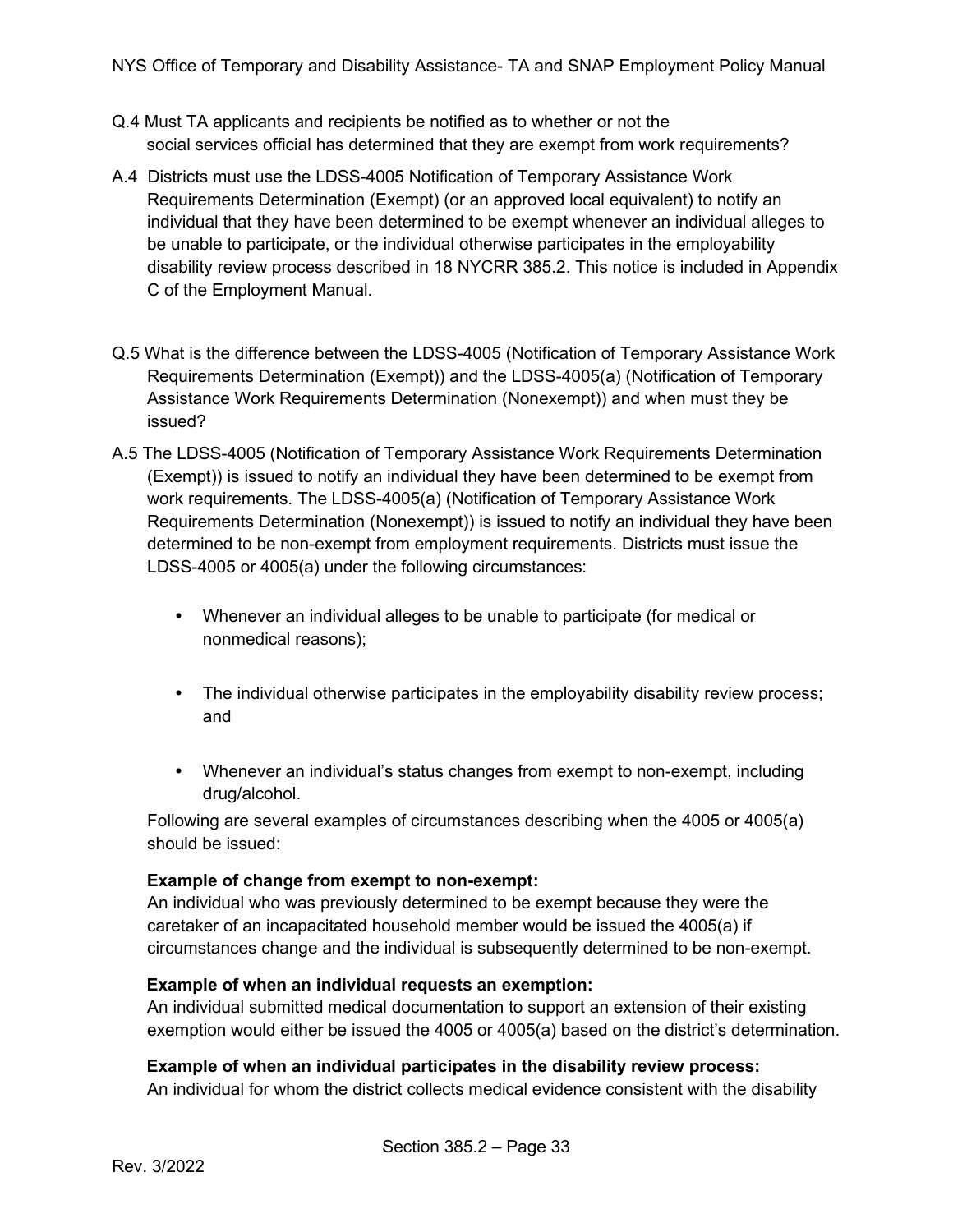review process described in 18 NYCRR 385.2 because they allege to be unable to participate due to a health-related issue, or the district suspects the individual has a health-related issue and the individual has demonstrated an inability to successfully participate in work activities, would be issued either the 4005 or 4005(a) based on the district's determination.

- Q.6 Are individuals who are evaluated for drug/alcohol issues (employability codes 63 and 64) sent the LDSS-4005 and LDSS-4005(a)?
- A.6 Districts are required to send the LDSS-4005(a) (Notification of Temporary Assistance Work Requirements Determination (Nonexempt)) (or an approved local equivalent) whenever an individual's status changes from exempt to non-exempt, including for drug/ alcohol issues. Districts are not required to notify an individual who has been determined to be exempt because of drug/alcohol issues (code 63) with the LDSS-4005 (Notification of Temporary Assistance Work Requirements Determination (Exempt)) however, the district should inform the individual of any treatment requirements and that the individual is exempt from work requirements.
- Q.7 What are the exemptions from the federal participation rate?
- A.7 The only exemption that removes a case from the denominator for the federal TANF All Families participation rate is a single caretaker relative of a child under one year of age (for three months or longer if decided by the local district) in true single parent cases for a maximum of twelve months in the individual's lifetime. Two-parent families with the caretaker exemption remain in the TANF All Families and Two-Parent denominators. The Safety Net Individual and Households without Dependent Children participation rate denominator includes the total number of cases without dependent children that include at least one adult receiving TA, without regard to employability status.
- Q.8 If the medical evaluation confirms an individual has work limitations but is able to work, does this remove the case from the participation rate calculation?
- A.8 Work limitations do not remove a case from the TANF or Safety Net participation rate denominators. However, for Safety Net Individuals and Households without Dependent Children, an individual participating in a countable activity to capacity qualifies as fully participating and the individual is included in the numerator. In addition, for Safety Net Individuals and Households without Dependent Children, an exempt individual who is participating any number of hours in a countable activity also qualifies as fully participating and is included in the Safety Net numerator and denominator similar to work-limited individuals.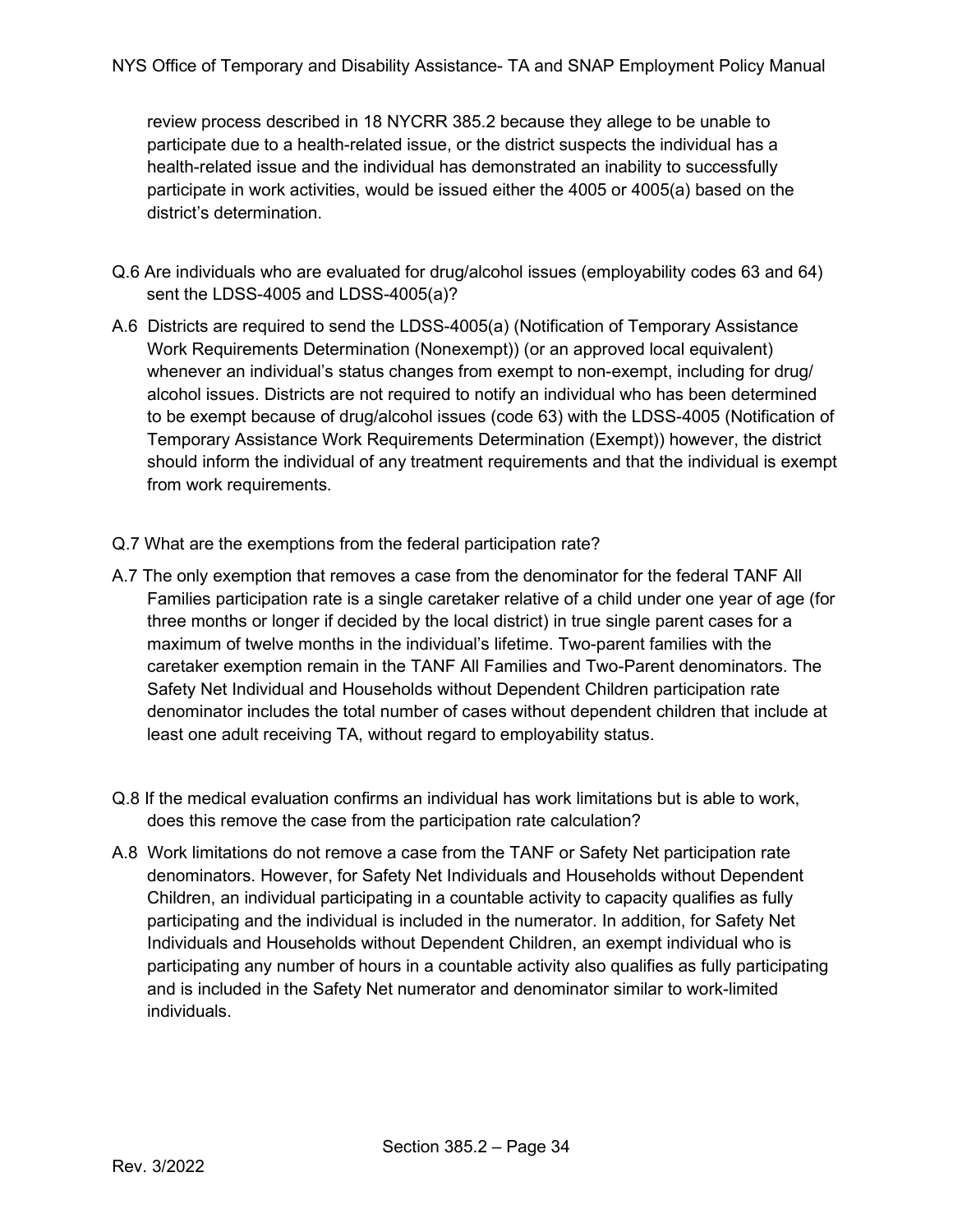- Q. 9 When a TA grant is provided for a child living with their parent who is under twenty-one years of age, while the parent's needs are being met by the grandparents, can the parent in the household be required to participate in work activities?
- A. 9 Yes, and failure to participate is subject to sanction in accordance with Section 385.12. Under the case circumstances, the parent is part of the TA case because they are legally responsible for the child (filing unit rules). However, because the parent's needs are met by the grandparents, the case receives a reduced grant. Failure to comply would result in a pro-rata sanction (which in this example, would be 50% of the grant).
- Q.10 When a TA grant is provided for a child living with their grandparent(s) and the grandparent(s)' needs are not being met by the grant, may the grandparent be required to participate in work activities?
- A.10 No. The grandparent is not legally responsible for the child and so is not part of the TA case. Therefore, the grandparent cannot be required to participate in work activities.
- Q.11 Is an eighteen-year-old with a high school diploma who is attending a vocational school exempt?
- A.11 No. The exemption for those under the age of nineteen who are attending a secondary, vocational or technical school full-time applies to those who do not have their high school diploma or its equivalent. An eighteen-year-old with a high school diploma attending vocational school full time would be non-exempt (unless the individual met another exemption criteria) and would be required to participate in work activities consistent with their employability plan, which may include vocational education. If it is necessary to assign the individual to another, concurrent activity, the district must make a reasonable effort to assign the activity during hours that do not conflict with the vocational education.
- Q.12 What is the penalty if a household does not document whether a household member age sixteen through nineteen is satisfactorily attending school?
- A.12 Documentation of a claimed exemption from work requirements is an eligibility requirement for the household and the entire case would be closed or denied. The household remains ineligible until the necessary documentation is provided.
- Q.13 If someone has applied for SSI/SSD, should we automatically consider them exempt?
- A.13 No. The fact that an individual has applied for SSI/SSD does not automatically render the individual exempt, and in fact non-exempt or work limited individuals may also apply for SSI. Employability code 43 is to be used for those TA individuals who the district, based on the documentation available, has required to apply for SSI as a condition of eligibility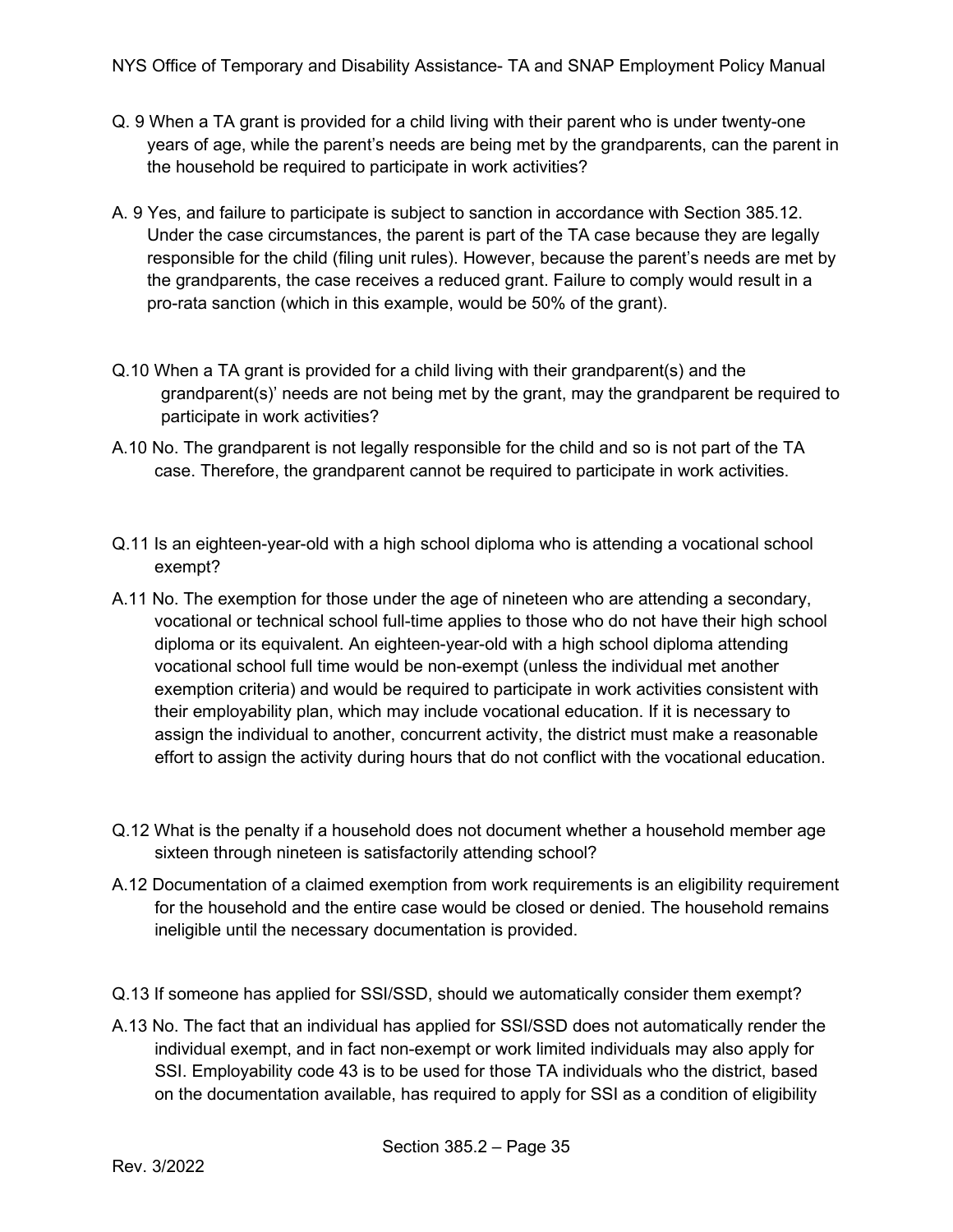for TA. Such individuals are exempt and cannot be assigned to work activities until the district determines, based on medical documentation, that the individual is no longer required to pursue SSI and the individual has been notified that they are required to participate in work activities consistent with 18 NYCRR 385.2.

- Q.14 What should be done if the district suspects that an individual has an unidentified barrier?
- A.14 The district should inform the individual of the reasons why they think the individual may have a particular barrier and the recommended process for identifying an assessing this barrier. For example, if the district suspects an individual may have a learning disability, the district should inform the individual of their suspicion and the reasons why. The district should then explain the process for determining if the individual has a learning disability. The individual may choose whether or not to participate in screening or assessment to identify the suspected disability. If the individual does not agree to cooperate with efforts to identify the suspected disability, the individual must participate in work activities without accommodation.
- Q.15 How would a district screen individuals for possible unidentified barriers?
- A.15 If the district chooses to screen to identify individuals whom they believe may possess unidentified barriers, it must decide what screening tool will be used. The screening tool must be properly validated for its intended purpose and must be administered by trained staff. The district must also decide who will be screened, the screening process including when in the client flow it will be administered, and what happens after screening. Individuals may not be required to participate until they have been properly informed and have agreed to be screened consistent with voluntary disclosure requirements. As with other claims of work limitations, if an individual claims to be exempt from participation in TA work activities, they must cooperate with efforts to document the exemption and failure to do so would result in case closure.
- Q.16 What are the special needs plans and how do they affect the exempt/non-exempt determination?
- A.16 Individuals who are eligible for an HIV special needs plan (HIV positive and in receipt of Medicaid) are to be considered as either disabled or work limited and their limitations must be accommodated. For example, the individual may have doctor's appointments which must be considered when making an assignment. Additionally, activities that are part of the individual's treatment plan may satisfy their employment requirements. Individuals are not required to disclose that they are HIV positive to the district, but if they do, the district must treat the information as protected, confidential information and may not disclose it without the individual's express permission.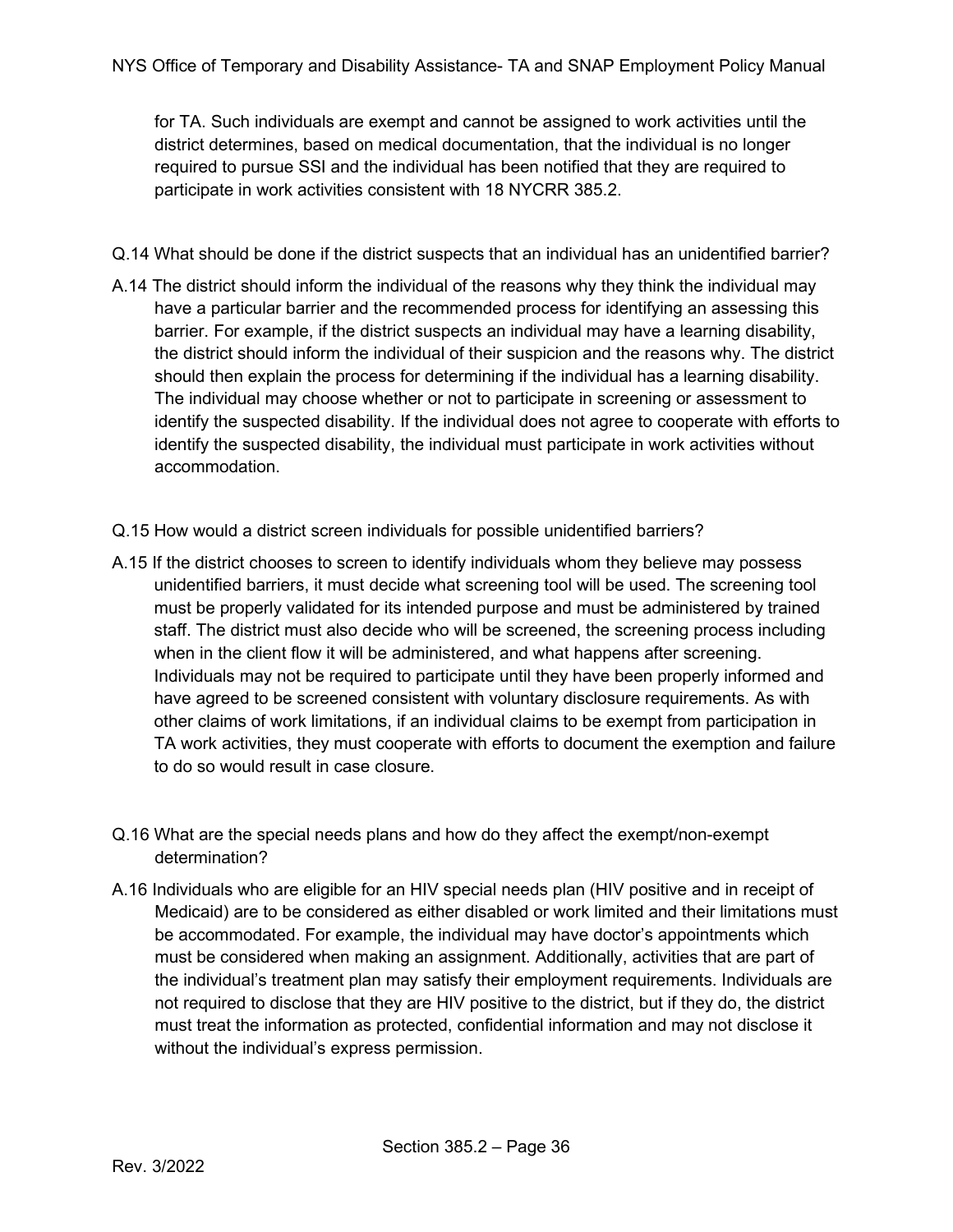### <span id="page-36-0"></span>Disability Review Procedure

- Q.17 Can a participant who claims to have health-related limitations be assigned to a work activity pending the completion of the disability review procedure?
- A.17 If the participant agrees, they may be assigned to an activity that accommodates the claimed limitations. As when assigning individuals with confirmed work limitations, the district must notify the work-site supervisor in writing of the claimed limitations, and the information should be presented in a manner that is easily understood and which does not disclose a specific diagnosis or disability. The district must also describe that the information is confidential and protected and is only to be used for the purpose of accommodating the individual's limitations.
- Q.18 Can individuals who disagree with the district's exempt/non-exempt determination contest the determination?
- A.18 If an individual does not agree with the district's exempt/non-exempt determination, the individual may request a fair hearing within 10 days (for medical determinations) or 60 days (for non-medical determinations) of being issued a notice of the district's determination (LDSS 4005 Notification of Temporary Assistance Work Requirements Determination (Exempt) or the LDSS 4005(a) Notification of Temporary Assistance Work Requirements Determination (Nonexempt)) (or an approved local equivalent). For medical determinations, if the individual does not request a fair hearing within 10 days as indicated on the notice, the right to request a fair hearing on the issue is terminated and the individual must participate in assigned activities. For non-medical issues, the individual has 60 days from the date of the notice to request a fair hearing to contest the determination. If the individual requests the fair hearing within 10 days of the notice date, the individual does not have to comply with work-related requirements pending the fair hearing decision.

Individuals who request fair hearings within 10 days cannot be required to participate in work activities, however, they may volunteer to participate in activities and the district must ensure the assignment accommodates the individual's limitations and is consistent with any treatment plan.

If an individual alleges a new medical impairment, the district is required to repeat the disability review procedure to address the new claim. If the district suspects that the individual is misrepresenting an impairment to avoid a work assignment, the district must notify the individual in writing that they could be sanctioned if the district determines that the individual intentionally misrepresented their condition.

- Q.19 Does an individual who fails to provide requested medical documentation receive conciliation?
- A.19 No. In most instances, applicants and recipients who fail to provide documentation or cooperate with efforts to document a claimed or suspected impairment are ineligible for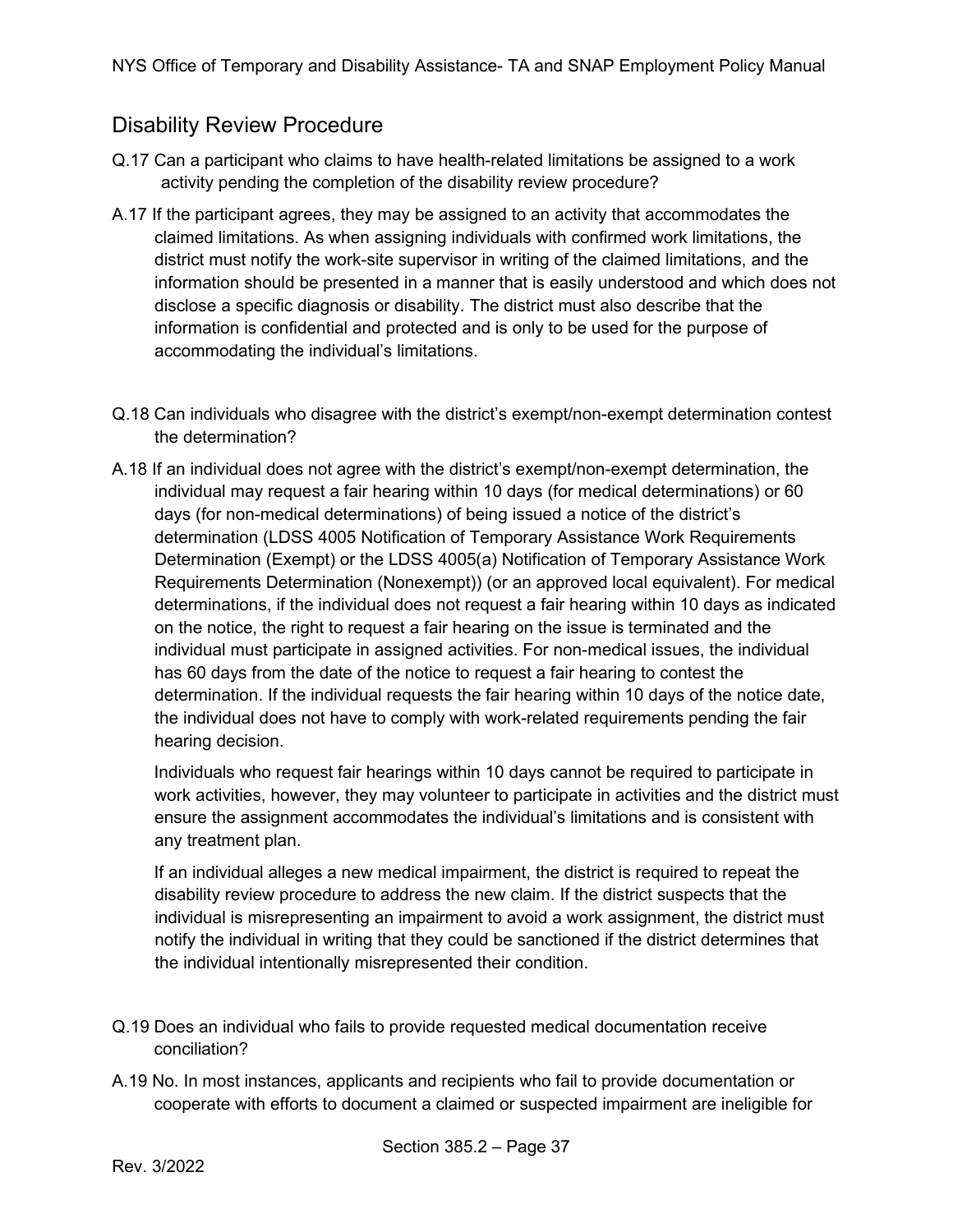assistance (case closes) until compliance and are not conciliated. Non-exempt individuals who fail to cooperate with efforts to obtain medical documentation required for a particular worksite are considered to be noncompliant with an employment assignment and subject to conciliation and a pro-rata employment sanction.

- Q.20 What is the penalty for failure to provide medical documentation to substantiate a claimed disability for a SNAP applicant/recipient?
- A.20 Failure to substantiate a claimed disability by a SNAP applicant/recipient would result in the individual becoming or remaining a work registrant. Providing documentation to support a claim of disability is not an eligibility requirement for SNAP. The regulation regarding this matter [385.2(d)(4)] inadvertently references both the SNAP and public assistance regulations with regard to the failure to provide medical documentation to evaluate a claim of exemption due to a disability as being an eligibility requirement. A regulatory change will be made to correct this error. It is an eligibility requirement for TA (18 NYCRR 351) but not for SNAP.
- Q.21 How does the Medicaid disability review determination relate to the exempt/non-exempt determination?
- A.21 Each program has a different definition and a different process for determining whether an individual is considered disabled. The process for determining Medicaid eligibility and exempt status for employment purposes are not the same. Districts should coordinate medical information and review processes to ensure as complete a medical file as possible for each program determination and for evaluation of any work limitations. An individual determined to be disabled for Medicaid would be exempt from TA/SNAP employment requirements if they are disabled and currently unable to work.
- Q.22 An individual discloses an impairment and submits medical documentation; however, the district requires that the individual be examined by the district's practitioner. What are the consequences if the individual refuses to comply with the examination by the district's practitioner?
- A.22 An individual who alleges an impairment and who does not comply with the district's requirement to be examined by the district practitioner without good cause is subject to case denial/closure. Even though the individual has provided medical documentation, the district has the authority to accept the documentation or to send the individual to the district practitioner for an evaluation.
- Q.23 What happens if an individual does not follow a treatment plan?
- A.23 18 NYCRR 385.12 states that if an individual is potentially employable and fails to comply with health care or rehabilitation to restore themselves to self-sufficiency, the individual is ineligible for assistance (removed from the case) until willing to comply. When determining